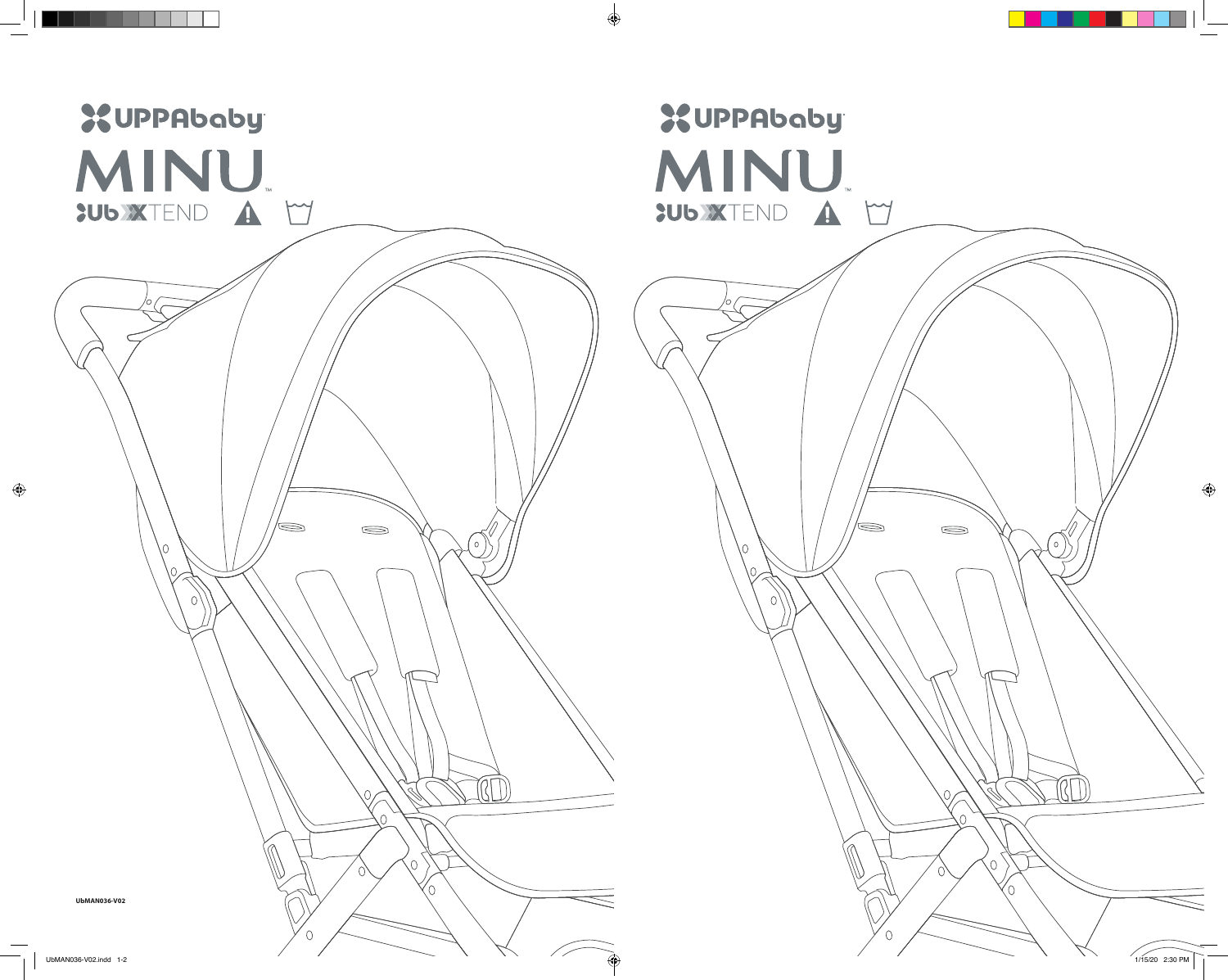|           | Warnings + General Safety Information                    | 1                 |
|-----------|----------------------------------------------------------|-------------------|
| <b>EN</b> | Cleaning + General Maintenance                           | 2                 |
|           | Limited Warranty                                         | 3                 |
|           | Advertencias + Información General Sobre Seguridad       | 4                 |
| <b>ES</b> | Limpieza + Mantenimiento General                         | 5                 |
|           | Garantía Limitada                                        | 6                 |
|           | Avvertenze + Informazioni Generali Sulla Sicurezza       | 7                 |
| IT.       | Pulizia + Manutenzione Generale                          | 8                 |
|           | Garanzia Limitata                                        | 9                 |
|           | Warnhinweise + Allgemeine Sicherheitsinformationen       | 10                |
| DE        | Reinigung + Allgemeine Instandhaltung                    | 11                |
|           | Beschränkte Garantie                                     | $12 \overline{ }$ |
|           | Mises en Garde et Informations Générales sur la Sécurité | 13                |
| <b>FR</b> | Nettoyage et Consignes Générales D'entretien             | 14                |
|           | Garantie Limitée                                         | 22.               |
|           | Waarschuwingen + Algemene Veiligheidsinformatie          | 16                |
| <b>NL</b> | Reinigen en Algemeen Onderhoud                           | 17                |
|           | Beperkte Garantie                                        | 18                |
|           | Avisos + Informações Gerais de Segurança                 | 19                |
| PT        | Limpeza + Cuidados Gerais                                | 20                |
|           | Garantia Limitada                                        | 21                |
|           | Varningar + Allmän Säkerhetsinformation                  | 22                |
| <b>SE</b> | Rengöring + Allmänt Underhåll                            | 23                |
|           | Begränsad Garanti                                        | 24                |
|           | Ostrzeżenia + Ogólne Informacje Dotyczące Bezpieczeństwa | 25                |
| PL        | Czyszczenie + Pielęgnacja                                | 26                |
|           | Ograniczona Gwarancja                                    | 27                |
|           | Uyarilar + Genel Güvenlik Bilgileri                      | 28                |
| <b>TR</b> | Temizlik ve Genel Bakım                                  | 29                |
|           | Sinirli Garanti                                          | 30                |
|           | Предупреждения + общая информация по безопасности        | 31                |
| <b>RU</b> | Очистка + общее техническое обслуживание                 | 32                |
|           | Ограниченная гарантия                                    | 33                |

# **IMPORTANT**

KEEP INSTRUCTIONS FOR FUTURE REFERENCE. ALWAYS READ INSTRUCTIONS CAREFULLY BEFORE USE. YOUR CHILD'S SAFETY MAY BE AFFECTED IF YOU DON'T FOLLOW THEM.

# **WARNING**

| • A CHILD'S SAFETY IS YOUR RESPONSIBILITY.                                                                                                                                                                                |
|---------------------------------------------------------------------------------------------------------------------------------------------------------------------------------------------------------------------------|
| • NEVER leave your child unattended.                                                                                                                                                                                      |
| • The toddler seat unit is not suitable for children under 6 months.                                                                                                                                                      |
| • The UPPAbaby MINU is suitable from 6 months and designed to accommodate a child up to<br>a weight of 15kg (33 lbs) and a height of 101 cm (40"). Excessive weight may cause a hazardous<br>unstable condition to exist. |
| • Maximum capacity for seat pocket .5 kg (1 lb).                                                                                                                                                                          |
| • Maximum weight for the storage basket is 9 kg (20 lbs).                                                                                                                                                                 |
| • Ensure that all the locking devices are engaged before use.                                                                                                                                                             |
| • Check that the pram body, seat unit or car seat attachment devices are correctly engaged<br>before use.                                                                                                                 |
| • To avoid injury ensure that your child is kept away when folding and unfolding this product.                                                                                                                            |
| • Children and adults should be clear of moving parts while making stroller adjustments.<br>Damage to fingers or extremities may occur when opening or closing the product.                                               |
| • Always use the restraint system.                                                                                                                                                                                        |
| • To avoid serious injury from sliding or falling out, always use the complete 5-point harness<br>with the crotch strap in combination with the waist belt and shoulder belts.                                            |
| • Accessories other than those approved by UPPAbaby should not be used.                                                                                                                                                   |
| • Product may become unstable if the manufacturer's recommended load is exceeded, or if a<br>parcel bag, accessory, or rack other than that recommended by the manufacturer is used or<br>hung from the unit.             |
| • Use only replacement parts supplied or approved by UPPAbaby.                                                                                                                                                            |
| • DO NOT make any alterations or modifications to the product with parts not supplied by the<br>manufacturer, as this may cause instability or structural damage not covered under warranty.                              |
| • DO NOT let your child play with this product.                                                                                                                                                                           |
| • The brake must be locked while taking the child in or out of the product, and when parked.                                                                                                                              |
| • NEVER leave child in the product while ascending or descending stairs, or using an escalator.                                                                                                                           |
| • Children should not be left unattended in the product with rain cover fitted.                                                                                                                                           |
| • The stability of the product will be impaired in high winds with the rain cover fitted and<br>should be steadied by an adult at all times.                                                                              |
| • Rain cover must be removed when indoors and in hot weather to prevent overheating and<br>possible risk of suffocation.                                                                                                  |
| • This product is not suitable for running or skating.                                                                                                                                                                    |
| Manufactured to comply with: EN 1888-1:2018.                                                                                                                                                                              |

*All fabric complies with Furniture and Furnishings Fire Safety Regulations.* 

**EN**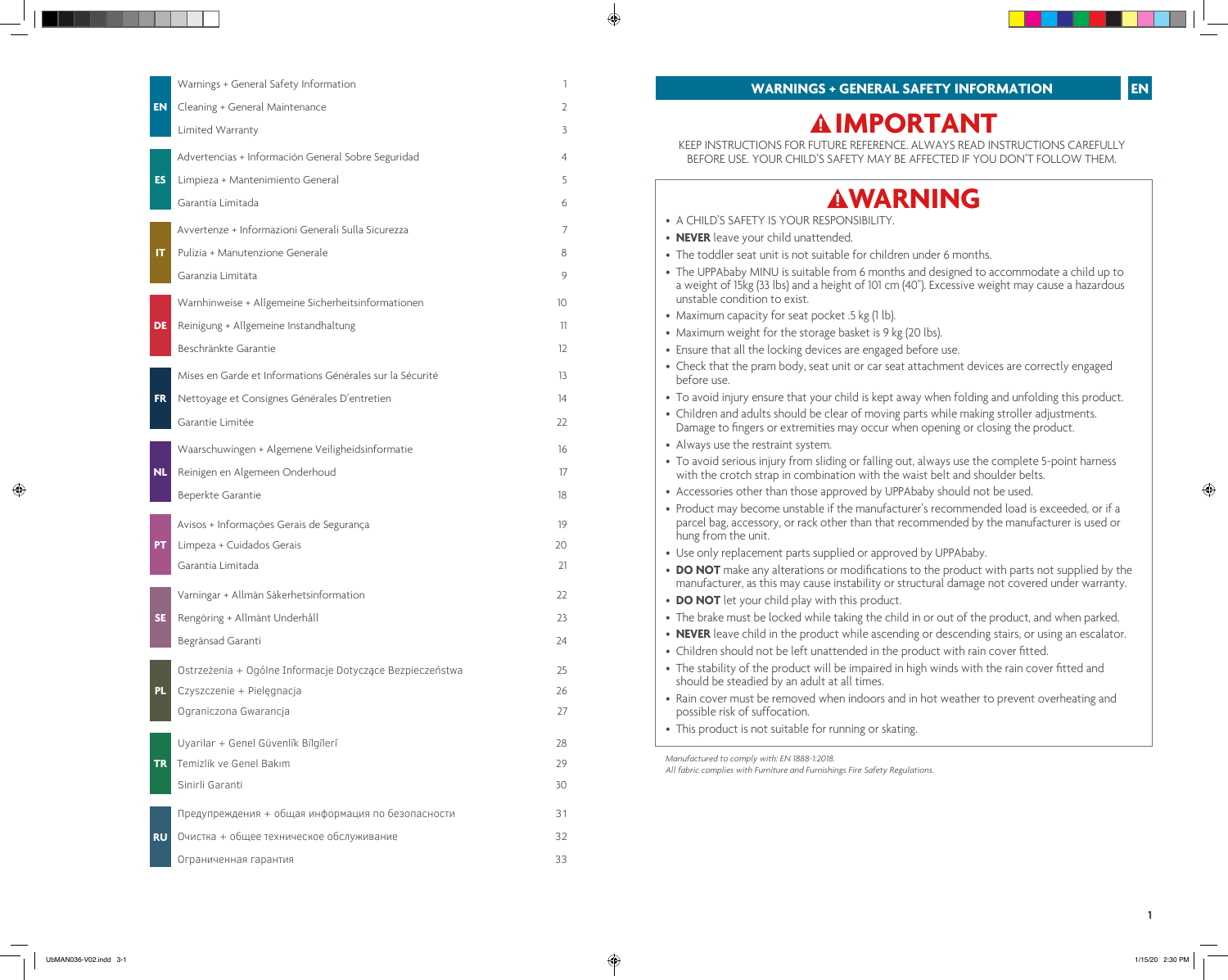# **CLEANING + GENERAL MAINTENANCE**

### **CLEANING:**

- Clean chassis with a damp cloth and a mild detergent; dry thoroughly. DO NOT use abrasives.
- If the chassis parts have been exposed to salt water we recommend that they be rinsed with fresh (tap) water as soon as possible to avoid corrosion. Always dry frame if wet.
- All fabrics are removable.
- To extend the life of your product's fabric, keep it clean and do not leave it in direct sunlight for long periods of time.
- DO NOT fold or store the product if it is damp or wet, nor store in a damp environment.

## **MAINTENANCE AND REPAIR:**

- This product requires user inspection and maintenance regularly. Check all connecting hardware (rivets, screws, etc.) for tightness and security. Inspect all brakes, tires, seat harnesses and locks for correct operation. Seek prompt repairs or replacements as needed and never continue using the product if it is structurally not safe.
- Only UPPAbaby replacement parts should be used. It may be unsafe to use parts supplied by another manufacturer.

**CLEANING SEAT AND CANOPY FABRICS**

召

• Contact Customer Service with any repair questions.



Spot clean or hand wash in cold water with mild detergent. No wring or twist. **DO NOT** use bleach or fabric softeners. Dry flat in shade, away from heat before re-use or storage.

**DO NOT** iron, steam or dry clean.

 $\rtimes\!\!\!\!\times$ 



UPPAbaby offers an EXTENDED WARRANTY of one year for a total of three years on all strollers and select accessories (Bassinet, RumbleSeat, From Birth Kit and PiggyBack).

### **Register your product at: uppababy.com/register**

To receive the additional one-year warranty, customers must register their product online at uppababy.com within three months of purchase and provide a valid receipt from an authorized retailer. It's our way of saying thank you!

Your UPPAbaby product is warranted to be free from any manufacturing defects for a period of 2 years from the date of purchase under normal use and in compliance with the operating instructions.

This warranty is not transferable and extends only to the original retail purchaser and is only valid when supplied with proof of purchase. **PLEASE RETAIN PROOF OF PURCHASE FOR THIS LIMITED WARRANTY.** 

The warranty is valid only in the original country of purchase. This warranty is subject to the conditions set forth by country in which the items were purchased. Conditions may vary. UPPAbaby will not ship replacement or repair parts out of the country of purchase.

UPPAbaby will provide replacement parts or conduct repairs as determined fitting by the company. UPPAbaby reserves the right to exchange item with a replacement part. Some parts may be replaced with newer model parts as the product is improved over time.

Please note that a repair issue will NOT be covered by this warranty if:

- The issue is caused by misuse or poor maintenance. Please refer to this instruction booklet for guidance on product use and maintenance.
- Damage is caused by improper installation of UPPAbaby parts and/or accessories. Please refer to this instruction booklet for guidance on product assembly and use.
- Damage is corrosion, mold or rust caused by lack of maintenance or service.
- Damage is due to general wear and tear, which is the result of everyday use or negligence.
- Damage is caused by sun intensity, sweat, detergents, damp storage or frequent washings.
- Repairs or modifications are carried out by a third party.
- Product is purchased from an unauthorized retailer. Approved retailers are listed on our website at uppababy.com.
- Product is second-hand.
- Product is damaged as a result of an accident, airline or freight damage.

UPPAbaby reserves the right to determine if warranty terms and conditions have been met. Please contact your local distributor if you have any questions regarding warranty.

**LIMITED WARRANTY EN**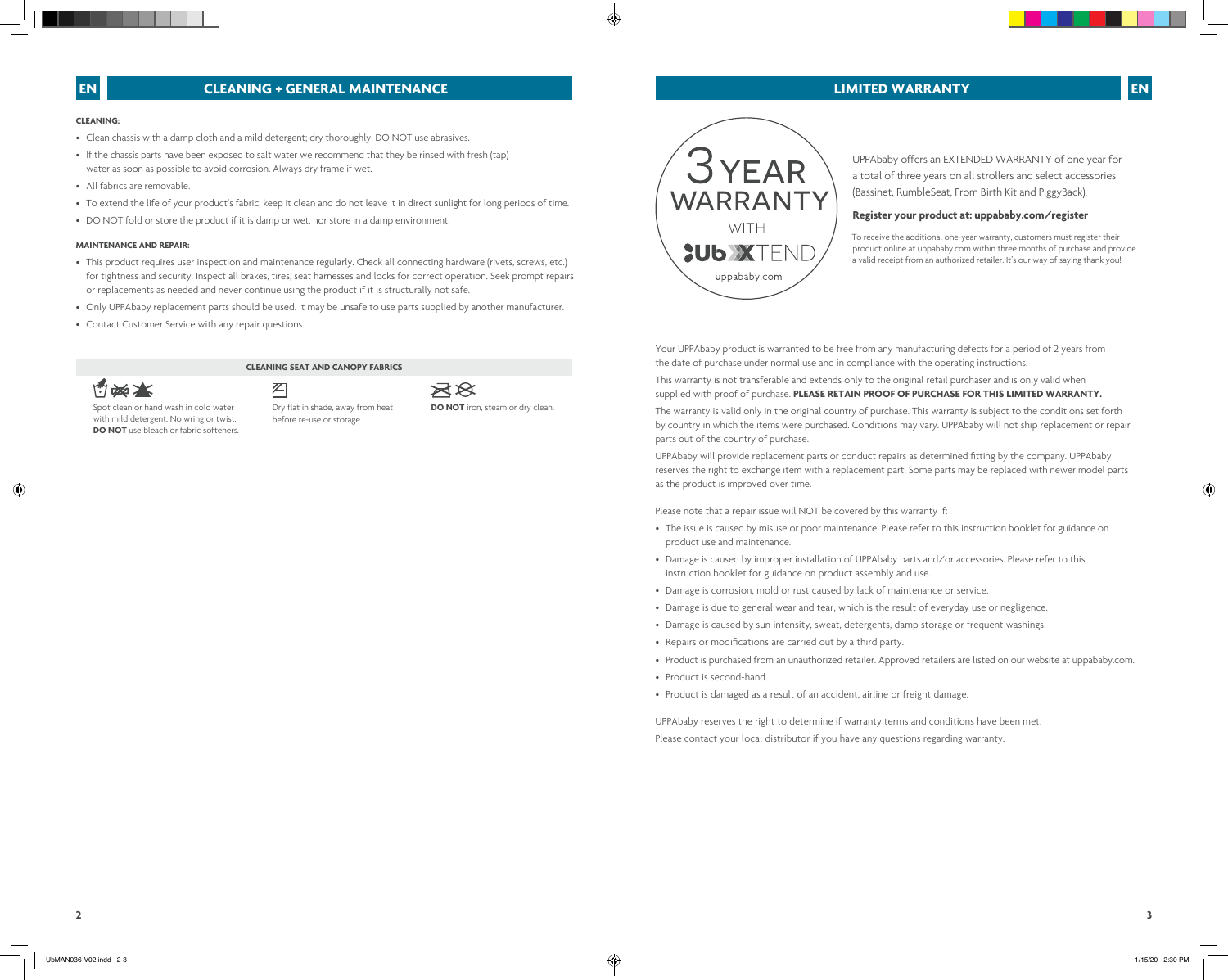# **IMPORTANTE**

GUARDE ESTAS INSTRUCCIONES PARA SU REFERENCIA EN EL FUTURO. LEA SIEMPRE LAS INSTRUCCIONES ATENTAMENTE ANTES DEL USO. LA SEGURIDAD DE SU HIJO PUEDE VERSE AFECTADA SI NO LAS SIGUE.

# **ADVERTENCIA**

- LA SEGURIDAD DE UN NIÑO ES SU RESPONSABILIDAD.
- **NUNCA** deje a un niño sin vigilancia.
- La unidad de la hamaca no es adecuada para niños menores de 6 meses.
- El UPPAbaby MINU es adecuado para mayores de 6 meses y está diseñado para sentar un niño de hasta 15 kg (33 lb) de peso y una altura de 101 cm (40"). Un peso excesivo puede provocar una inestabilidad peligrosa.
- Capacidad máxima para el bolsillo de la hamaca 0,5 kg (1 lb).
- El peso máximo de la cesta de almacenaje es 9 kg (20 lb).
- Asegúrese de que todos los dispositivos de bloqueo están cerrados antes de usarla.
- Compruebe que el cuerpo del cochecito, los dispositivos de unión de la unidad de la hamaca o del cochecito están correctamente bloqueados antes de usarlo.
- Para evitar lesiones, asegúrese de mantener alejado a su niño mientras abre y pliega este producto.
- Niños y adultos deberían mantenerse alejados de las piezas móviles al hacer ajustes en el cochecito. Al abrir o cerrar el producto pueden producirse lesiones en los dedos o extremidades.
- Use siempre el sistema de retención.
- Para evitar graves lesiones por deslizamiento o caída, use siempre el completo arnés de 5 puntos con la correa de entrepierna en combinación con la correa de cintura y las correas de transporte.
- No deberían usarse accesorios que no estén aprobados por UPPAbaby.
- El producto puede ser inestable si se excede la carga recomendada por el fabricante o si se usa o cuelga de la unidad una bolsa, accesorio o bandeja que no sea la recomendada por el fabricante.
- Solo deben emplearse piezas de repuesto suministradas o aprobadas por UPPAbaby.
- **NO** realice alteraciones o modificaciones en el producto con piezas no provistas por el fabricante, puesto que podría provocar inestabilidad o daño estructural no cubierto por la garantía.
- **NO** permita a su niño ju gar con este producto.
- El freno debe estar bloqueado en el cochecito al meter o sacar al niño del producto, y cuando esté aparcado.
- **NUNCA** deje a un niño dentro del producto al subir o bajar escaleras, o al usar una escalera mecánica.
- Los niños no deben permanecer solos en el producto sin supervisión con la cubierta para la lluvia colocada.
- La estabilidad del producto se verá disminuida con vientos fuertes con la cubierta para la lluvia colocada y debe ser estabilizado por un adulto en todo momento.
- La cubierta para la lluvia debe retirarse en interiores y con tiempo caluroso para evitar un sobrecalentamiento y un posible riesgo de asfixia.
- Este producto no es adecuado para correr o ir en monopatín.

*Fabricado para cumplir con: EN 1888-1:2018.*

*Toda la tela cumple con la Normativa de Seguridad Contraincendios de Muebles y Enseres.*

# **LIMPIEZA + MANTENIMIENTO GENERAL**

### **LIMPIEZA:**

- Limpie el chasis con un trapo húmedo y un detergente suave; séquelo bien. NO use abrasivos.
- Si las piezas del chasis han estado expuestas al agua salada, recomendamos que se aclaren con agua dulce tan pronto como sea posible para evitar la corrosión. Seque siempre el chasis si se moja.
- Todas las telas son desmontables.
- Para ampliar la vida de la tela de su producto, manténgala limpia y no la deje en el sol directo durante largos periodos de tiempo.
- NO pliegue ni guarde el producto si está húmedo o mojado, ni lo almacene en un entorno con humedad.

# **MANTENIMIENTO Y REPARACIÓN:**

- Este producto necesita inspección y mantenimiento regular por parte del usuario. Compruebe todas las piezas de conexión (remaches, tornillos, etc.) para comprobar que estén apretadas y seguras. Revise que todos los frenos, neumáticos, cierres y arneses de la hamaca funcionan correctamente. Realice las reparaciones o sustituciones necesarias y no continúe usando el producto si la estructura no es segura.
- Solo deben emplearse piezas de repuesto UPPAbaby. Usar piezas suministradas por otros fabricantes puede no resultar seguro.

**LIMPIEZA DE LA HAMACA Y TELA DE LA CAPOTA**

• Póngase en contacto con el Servicio al Cliente si tiene preguntas sobre reparaciones.

# $\frac{1}{2}$   $\frac{1}{2}$

# Ľ

Limpie las manchas o lave en agua fría con detergente suave. **NO** retorcer ni enroscar. No usar lejía ni suavizantes.

Seque en una superficie plana a la sombra, alejada del calor antes de volver a usar o almacenar el producto.

 $\rtimes\!\!\!\!\times$ **NO** planchar ni planchar al vapor o lavar en seco.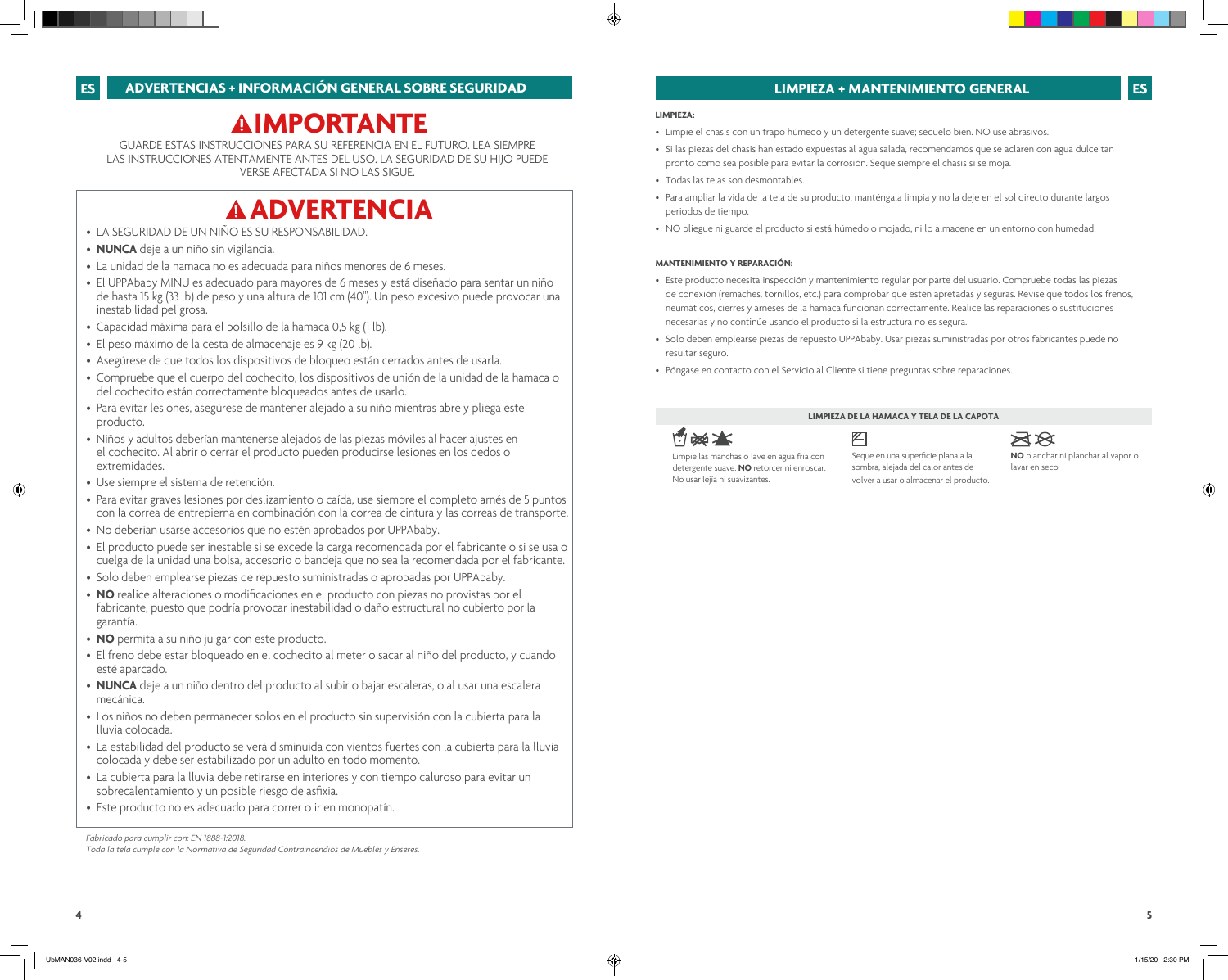**IMPORTANTE**



UPPAbaby ofrece AMPLIACIÓN DE GARANTÍA de un año durante un total de tres años en todos los carritos y determinados accesorios (capazos, asientos adicionales RumbleSeat para VISTA, kit para recién nacidos y PiggyBack).

# **Registre su producto en: uppababy.com/register**

Para recibir la garantía adicional de un año, los clientes deben registrar su producto en línea en uppababy.com en el plazo de los tres meses siguientes a su compra y proporcionar un recibo de compra válido de un minorista autorizado. Es nuestra forma de agradecerle.

Su producto UPPAbaby está garantizado como libre de defectos de fabricación durante un periodo de 2 años a partir de la fecha de compra en condiciones de uso normales y en cumplimiento con las instrucciones de uso.

Esta garantía no es transferible, cubre únicamente al comprador original y solamente es válida al facilitar un comprobante de compra. **POR FAVOR, CONSERVE EL COMPROBANTE DE COMPRA PARA ESTA GARANTÍA LIMITADA.** 

Esta garantía solamente es válida en el país original de compra. Esta garantía está sujeta a las condiciones establecidas por el país en el que se adquirieron los artículos. Las condiciones pueden variar. UPPAbaby no enviará recambios o piezas de reparación fuera del país de compra.

UPPAbaby proporcionará piezas de recambio o realizará reparaciones conforme a lo que la empresa determine como adecuado. UPPAbaby se reserva el derecho a intercambiar el artículo con una pieza de recambio.

Algunas piezas podrían ser reemplazadas por piezas para modelos más modernos, ya que la coche de paseo mejora con el tiempo.

Observe que esta garantía NO cubrirá un problema de reparación si:

- El problema se ha producido a causa de una utilización incorrecta o un mantenimiento deficiente. Remítase a este folleto de instrucciones si necesita orientación sobre la utilización y mantenimiento de la cochecito.
- El daño ha sido causado por una instalación incorrecta de las piezas y/o accesorios de UPPAbaby. Remítase a este folleto de instrucciones si necesita orientación sobre la utilización y mantenimiento de la cochecito.
- El daño consiste en una corrosión causada por una falta de mantenimiento o servicio.
- El daño se debe a un desgaste y deterioro generales como resultado del uso diario o negligencia.
- El daño es causado por la intensidad del sol, el sudor, los detergentes, el almacenamiento en un entorno húmedo o lavados frecuentes.
- Las reparaciones o modificaciones son realizadas por terceros.
- La cochecito es adquirida a través de un distribuidor no autorizado. Nuestro sitio web uppababy.com contiene una lista de distribuidores autorizados.
- La cochecito es de segunda mano.
- La cochecito ha sido dañada como resultado de un accidente, daños de transporte aéreo o carga.

UPPAbaby se reserva el derecho a determinar si se han cumplido los términos y condiciones de la garantía. Póngase en contacto con su distribuidor local si tiene alguna pregunta relacionada con la garantía.

CONSERVARE QUESTE ISTRUZIONI PER CONSULTAZIONE FUTURA. LEGGERE SEMPRE LE ISTRUZIONI CON ATTENZIONE PRIMA DELL'USO. LA MANCATA OSSERVANZA PUÒ COMPROMETTERE LA SICUREZZA DEL VOSTRO BAMBINO.

# **AVVERTENZA**

- LA SICUREZZA DEL BAMBINO È VOSTRA RESPONSABILITÀ.
- **NON LASCIARE MAI** il bambino incustodito.
- La seduta per bimbi non è adatta a bambini al di sotto dei 6 mesi di età.
- La seduta per bimbi UPPAbaby MINU è adatta a partire da 6 mesi ed è progettata per ospitare un bambino fino al peso di 15 kg (33 lb) e un'altezza di 101 cm (40 in). Un peso eccessivo può causare condizioni rischiose di instabilità.
- La capacità massima della tasca della seduta è di .5 kg (1 lb).
- Il peso massimo per il cesto è di 9 kg (20 lb).
- Accertarsi che tutti i dispositivi di blocco siano chiusi prima dell'uso.
- Accertarsi che i dispositivi di fissaggio del corpo della carrozzina, della seduta o della seduta per auto siano correttamente chiusi prima dell'uso.
- Per evitare lesioni accertarsi che il bambino sia lontano quando il prodotto viene chiuso o aperto.
- Bambini e adulti non dovrebbero spostare parti durante la regolazione del passeggino. Si possono danneggiare dita ed estremità durante l'apertura o la chiusura del prodotto.
- Utilizzare sempre il sistema di ritenuta.
- Per evitare lesioni gravi dovute allo scivolamento fuori o alla caduta, utilizzare sempre l'imbracatura cinture completa a 5 punti con cintura inguinale combinata alla cinghia in vita e alle cinghie sulle spalle.
- Accessori diversi da quelli approvati da UPPAbaby non devono essere utilizzati.
- Il prodotto può diventare instabile se si supera il carico consigliato dal produttore oppure se si utilizzano o si appendono una sacca, un accessorio o un portabagagli diversi da quelli raccomandati dal produttore.
- Utilizzare esclusivamente le parti di ricambio fornite o approvate da UPPAbaby.
- **NON** apportare qualsiasi alterazione o modifica al prodotto con parti non forniti dal produttore, perché questo può causare instabilità o danni strutturali non coperti dalla garanzia.
- **NON** lasciare giocare il bambino con il prodotto.
- I freni devono essere bloccati mentre si estrae o si inserisce il bambino, oltre a quando il prodotto viene parcheggiato.
- **NON LASCIARE MAI** il bambino all'interno del prodotto mentre si salgono o si scendono delle scale o quando si utilizzano delle scale mobili.
- I bambini non devono essere lasciati incustoditi all'interno del prodotto con il parapioggia installato.
- La stabilità del prodotto viene compromessa da forti venti in presenza del parapioggia e deve essere sempre assicurata da un adulto.
- Il parapioggia deve essere rimosso quando ci si trova in ambienti interni e quando fa caldo per impedire il surriscaldamento e il potenziale rischio di soffocamento.
- Questo prodotto non è adatto per correre o pattinare.

*Fabbricato per essere conforme a: EN 1888-1:2018.*

*Tutti i tessuti sono conformi alle normative inerenti la sicurezza e gli incendi di mobili e arredi*.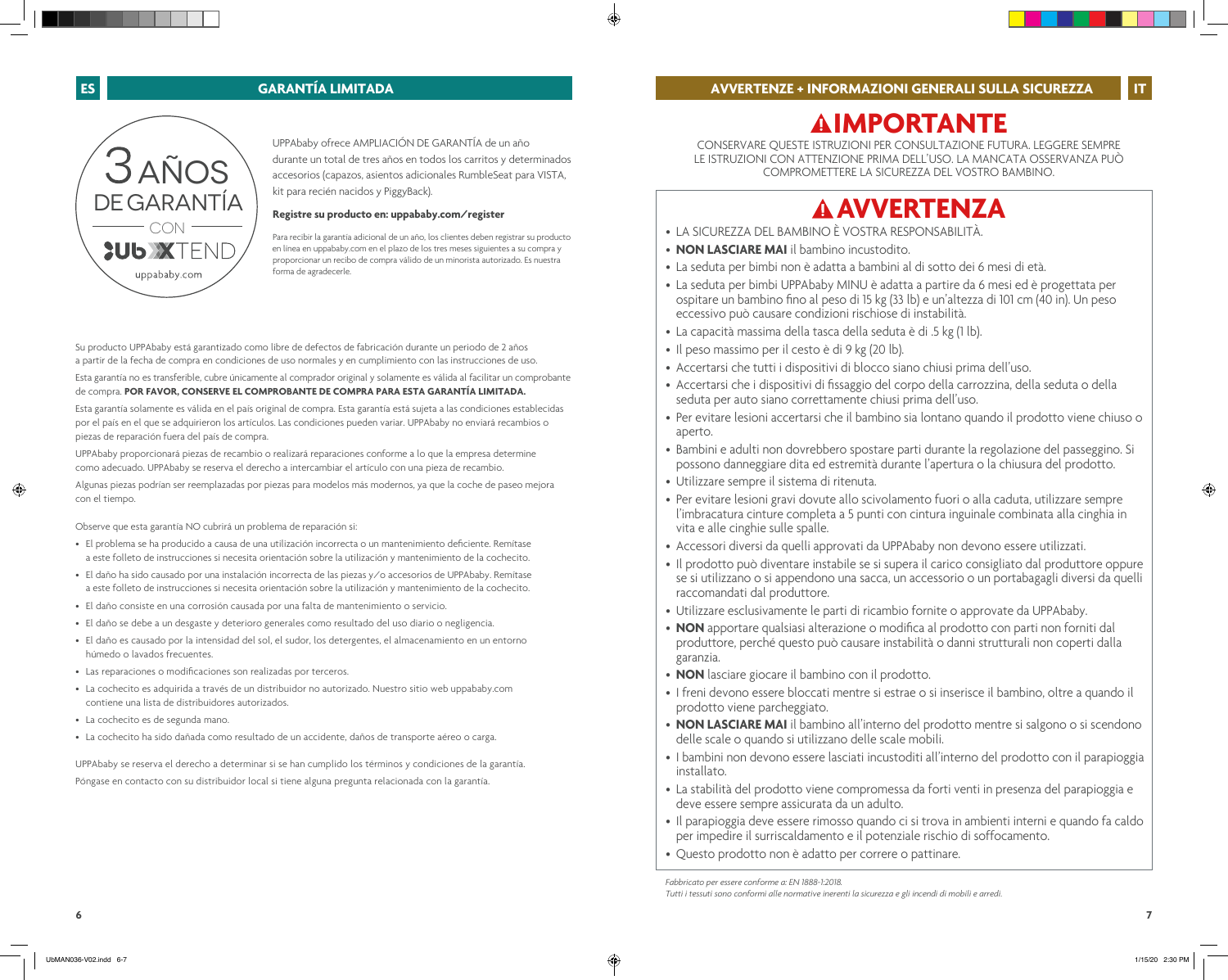# **IT PULIZIA + MANUTENZIONE GENERALE**

### **PULIZIA:**

- Pulire il telaio con un panno umido e un detergente neutro, lasciare asciugare completamente. NON utilizzare sostanze abrasive.
- Se le parti del telaio (chassis) sono state esposte ad acqua salata, consigliamo di risciacquarle con acqua dolce (di rubinetto) non appena possibile, per evitare la formazione di ruggine. Asciugare sempre il telaio qualora si bagni.
- Tutte le parti in tessuto possono essere rimosse.
- Per prolungare la durata dei tessuti del prodotto, mantenerli puliti e non esporli alla luce del sole diretta per lunghi periodi.
- NON chiudere o conservare il prodotto se umido o bagnato e non riporlo in ambienti umidi.

### **MANUTENZIONE E RIPARAZIONE:**

- Il prodotto richiede ispezione e manutenzione regolari da parte dell'utente. Controllare la sicurezza e il serraggio di tutti gli elementi di connessione (rivetti, viti, ecc.). Controllare il corretto funzionamento di tutti i freni, i pneumatici, le imbragature del seggiolino e i blocchi. Effettuare le riparazioni necessarie in modo tempestivo o la sostituzione e non continuare mai a utilizzare il prodotto se la sua struttura non è integra.
- Utilizzare esclusivamente parti di ricambio UPPAbaby. L'utilizzo di parti di altri marchi potrebbe compromettere la sicurezza del prodotto.
- Per qualsiasi domanda inerente le riparazioni, contattare il servizio di assistenza clienti.

### **PULIZIA DEI TESSUTI DELLA SEDUTA E DELLA CAPOTTINA**



 $\boxtimes$ 



Smacchiare o lavare a mano in acqua fredda con un detergente neutro. **NON** stringere o attorcigliare. **NON** usare candeggina o ammorbidenti.

Asciugare in piano all'ombra, lontano dal calore prima di riutilizzarlo o riporlo. **NON** stirare, applicare vapore o lavare a secco.



**GARANZIA LIMITATA ITT** 

UPPAbaby offre una GARANZIA ESTESA di un anno (per un totale di 3 anni) su tutti i passeggini e accessori selezionati (navicella, Seconda Seduta RumbleSeat, From Birth Kit e PiggyBack).

### **Registra il tuo prodotto su: uppababy.com/register**

Per ricevere la garanzia addizionale di un anno, i clienti devono registrare il loro prodotto online sul sito uppababy.com entro tre mesi dalla data di acquisto e fornire una ricevuta valida da parte di un rivenditore autorizzato. È il nostro modo per ringraziarti!

Il prodotto UPPAbaby è garantito da difetti di fabbricazione per un periodo di 2 anni dalla data di acquisto in condizioni di utilizzo normali e in conformità con le istruzioni operative.

La presente garanzia non è trasferibile e si estende solo all'acquirente al dettaglio originario, ed è valida solo se fornita corredata della prova di acquisto. **CONSERVARE LA PROVA DI ACQUISTO PER LA PRESENTE GARANZIA LIMITATA.**

La garanzia è valida solamente nel Paese originario di acquisto. La presente garanzia è soggetta alle condizioni in vigore nel Paese in cui i prodotti sono stati acquistati. Le condizioni possono essere soggette a modifiche. UPPAbaby non spedirà componenti sostitutivi o di riparazione al di fuori del Paese di acquisto.

UPPAbaby fornirà componenti sostitutivi o eseguirà riparazioni a propria discrezione. UPPAbaby si riserva il diritto di sostituire una parte con un componente sostitutivo. Alcuni componenti potrebbero essere sostituiti con parti per modelli più recenti in quanto vengono costantemente effettuati miglioramenti ai prodotti.

La riparazione NON sarà coperta dalla presente garanzia se:

- Il problema è stato causato da un uso improprio o da una scarsa manutenzione del prodotto. Fare riferimento al libretto di istruzioni per informazioni sull'uso adeguato e sulla manutenzione appropriata del prodotto.
- I danni sono causati da un'installazione non corretta di componenti e/o accessori UPPAbaby. Fare riferimento al presente libretto di istruzioni per informazioni sul corretto montaggio e utilizzo del prodotto.
- I danni sono la corrosione, muffa o ruggine causate da una mancata manutenzione o dall'assenza di riparazioni.
- I danni sono dovuti all'usura generale, quale risultato di negligenza o dell'utilizzo quotidiano del prodotto.
- I danni sono causati da intensità solare, sudore, detergenti, conservazione in luoghi umidi o lavaggi frequenti.
- Le riparazioni o modifiche sono eseguite da terze parti.
- Il prodotto è stato acquistato da un rivenditore non autorizzato. I rivenditori autorizzati sono elencati sul nostro sito Web all'indirizzo uppababy.com.
- Il prodotto è di seconda mano.
- Il prodotto è danneggiato a causa di un incidente o durante il trasporto, compagnie aeree incluse.

UPPAbaby si riserva il diritto di determinare se i termini e le condizioni di garanzia siano stati soddisfatti. In caso di dubbi sulla garanzia, contattare il distributore locale.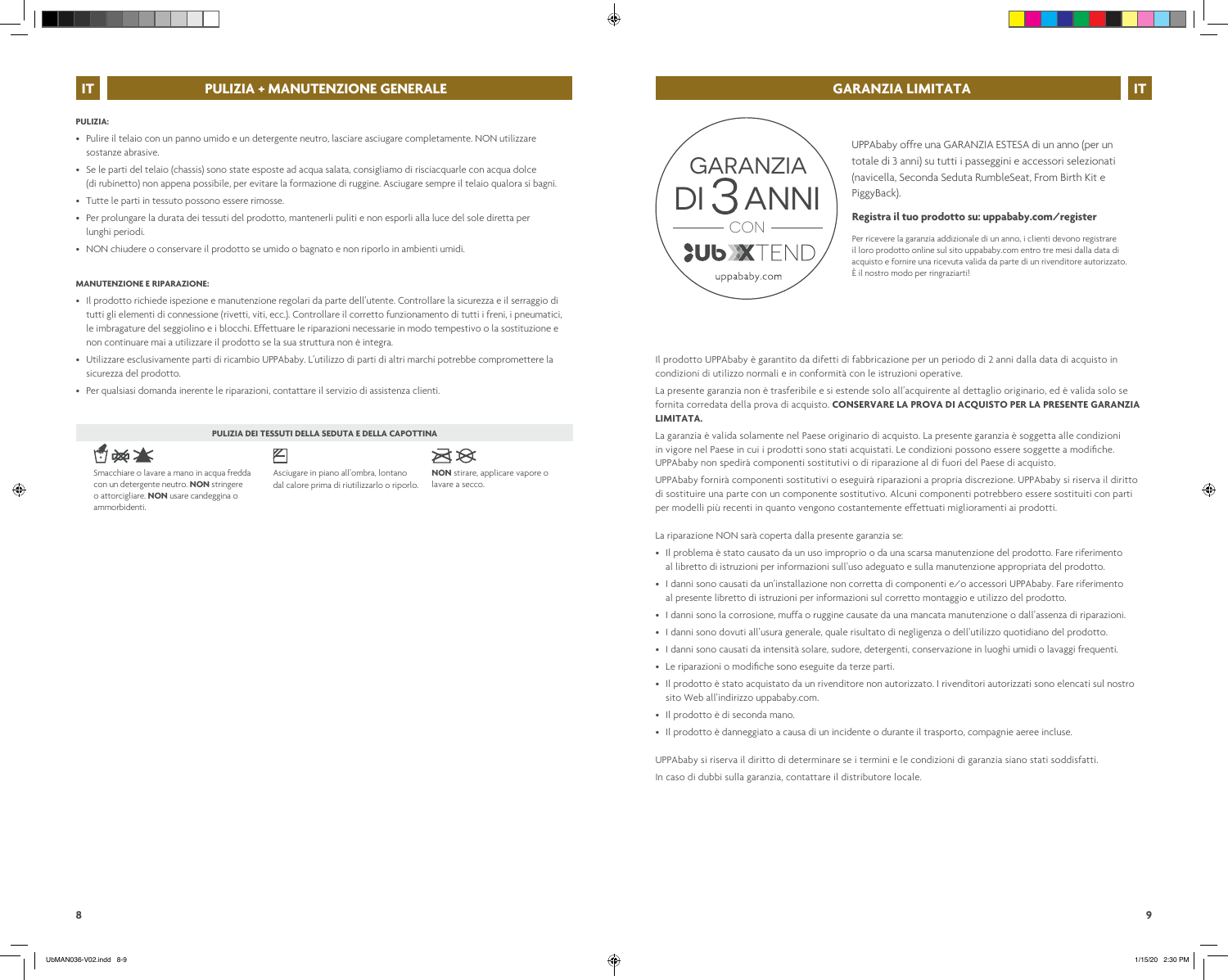# **AWICHTIG**

BEHALTEN SIE DIESE ANLEITUNG FÜR ZUKÜNFTIGE VERWENDUNG. LESEN SIE DIE ANWEISUNGEN AUFMERKSAM VOR DER NUTZUNG. DIE SICHERHEIT IHRES KINDES KÖNNTE GEFÄHRDET WERDEN, WENN SIE DIESE NICHT BEFOLGEN.

# **ACHTUNG**

- DIE SICHERHEIT IHRES KINDES IST IHRE VERANTWORTUNG.
- Lassen Sie Ihr Kind **NIEMALS** unbeaufsichtigt.
- Der Kleinkindersitz ist nicht geeignet für Kinder unter 6 Monaten.
- Der UPPAbaby MINU ist geeignet für Kinder ab 6 Monaten bis zu einem Gewicht von 15 kg (33 lbs.) und einer Größe von 101 cm (40"). Wenn Kinder mit einem höheren Gewicht in diesem Kinderwagen sitzen, kann der Kinderwagen gefährlich instabil werden.
- Die Maximallast der Sitztasche ist 0,5 kg (1 lbs.).
- Maximales Gewicht für den Ablagekorb ist 9 kg (20 lbs.).
- Stellen Sie sicher, dass alle Verschlüsse vor der Verwendung verschlossen sind.
- Prüfen Sie vor der Nutzung, ob die Liegeeinheit-, Sitzeinheit- oder Autositz-Befestigungsvorrichtungen korrekt befestigt sind.
- Um Verletzungen zu vermeiden, stellen Sie sicher, dass Ihr Kind beim zusammen- und entfalten dieses Produkt nicht in der unmittelbaren Nähe ist.
- Kinder und Erwachsene sollten sich von sich bewegenden Teilen fernhalten, wenn Anpassungen am Kinderwagen vorgenommen werden. Es ist möglich, sich beim Öffnen oder Schließen des Produkts an den Fingern oder Gliedmaßen zu verletzen.
- Nutzen Sie immer das Halterungssystem.
- Um ernsthafte Verletzungen durch umherrutschen oder herausfallen zu vermeiden, nutzen Sie immer den gesamten 5-Punkte-Gurt mit dem Schrittgurt zusammen mit dem Hüftgurt und den Schultergürteln.
- Anderes Zubehör als jenes, das von UPPAbaby befürwortet wird sollte nicht verwendet werden.
- Das Produkt könnte instabil werden, falls die Gewichtsempfehlung des Herstellers überschritten wird oder falls eine Tragetasche, Zubehör oder eine Ablage, die nicht vom Hersteller empfohlen wurden, benutzt oder an das Vehikel gehängt werden.
- Nutzen Sie nur Ersatzteile, die von UPPAbaby zur Verfügung gestellt oder befürwortet werden.
- Nehmen Sie **NIEMALS** irgendwelche Änderungen oder Modifikationen unter Verwendung nicht im Lieferumfang enthaltener Teile an dem Produkt vor, da dies die Stabilität des Produkts beeinflussen oder Beschädigungen verursachen kann, die nicht von der Garantie abgedeckt sind.
- Lassen Sie Ihr Kind **NICHT** mit diesem Produkt spielen.
- Die Bremse des Kinderwagens muss angezogen sein, wenn Sie das Kind in das Produkt setzen oder aus diesem rausholen und wenn Sie parken.
- Lassen Sie Ihr Kind **NIE** in dem Produkt, wenn Sie Treppen auf- oder absteigen oder eine Rolltreppe benutzen.
- Kinder sollten nie unbeaufsichtigt in dem Produkt gelassen werden, wenn die Regenabdeckung verwendet wird.
- Die Stabilität des Produkts wird bei starken Winden und angebrachter Regenabdeckung beeinträchtigt und sollte jederzeit von einem Erwachsenen ruhig gehalten werden.
- Die Regenabdeckung muss bei heißem Wetter entfernt werden oder wenn Sie sich in Innenräumen befinden, um Überhitzung oder ein mögliches Erstickungsrisiko zu verhindern.
- Dieses Produkt ist nicht geeignet, um damit zu Laufen oder Rollschuh zu fahren.

*Hergestellt unter Beachtung von: EN 1888-1:2018.*

### **REINIGUNG:**

- Reinigen Sie das Gestell mit einem feuchten Tuch und einem milden Reinigungsmittel, und trocknen Sie Ihn gründlich ab. KEINE Schleifmittel verwenden.
- Für den Fall, dass das Gestell mit Salzwasser in Berührung gekommen ist, empfehlen wir, dieses schnellstmöglich mit frischem (Leitungs-)Wasser abzuspülen, um Korrosion zu vermeiden. Den Rahmen immer trocknen, falls er nass ist.
- Alle Textilien sind abnehmbar.
- Um die Haltbarkeit der Textilien Ihres Produktes zu verlängern, halten Sie es sauber und setzten Sie es nicht über lange Zeiträume direktem Sonnenlicht aus.
- Das Produkt NICHT falten oder lagern, wenn es feucht oder nass ist, und auch nicht in einer feuchten Umgebung lagern.

### **WARTUNG UND REPARATUR:**

- Dieses Produkt muss regelmäßig durch den Benutzer überprüft und gewartet werden. Überprüfen Sie alle Verbindungen (Nieten, Schrauben usw.) daraufhin, dass sie fest und sicher sind. Überprüfen Sie ob alle Bremsen, Räder, Sitzgurte und Verschlüsse ordnungsgemäß funktionieren. Lassen Sie sofort Reparaturen vornehmen oder fordern Sie Ersatzteile an, wenn nötig, und nutzen Sie das Produkt nie weiter, falls es nicht stabil oder sicher ist.
- Nur UPPAbaby Ersatzteile verwenden. Es kann gefährlich sein, Ersatzteile von einem anderen Hersteller zu verwenden.

**SITZ UND VERDECKBEZUG REINIGEN**

direktem sonnenlicht trocknen.

• Kontaktieren Sie den Kundenservice mit jeglichen Fragen zur Reparatur.

# **1:1 026 X**



Einzelne stellen reinigen oder handwäsche in kaltem wasser mit mildem waschmittel. Nicht auswringen oder verdrehen. **KEIN(E)** bleiche oder weichspüler verwenden.

 $\rtimes\!\!\!\!\times$ **NICHT** bügeln, damp-oder trockenreinigen.

Vor der wiederverwendung oder lagerung liegend und nicht in

*Alle Materialien sind im Einklang mit den Möbel- und Einrichtungsgegenstands- (Feuersicherheits-)Regelungen.*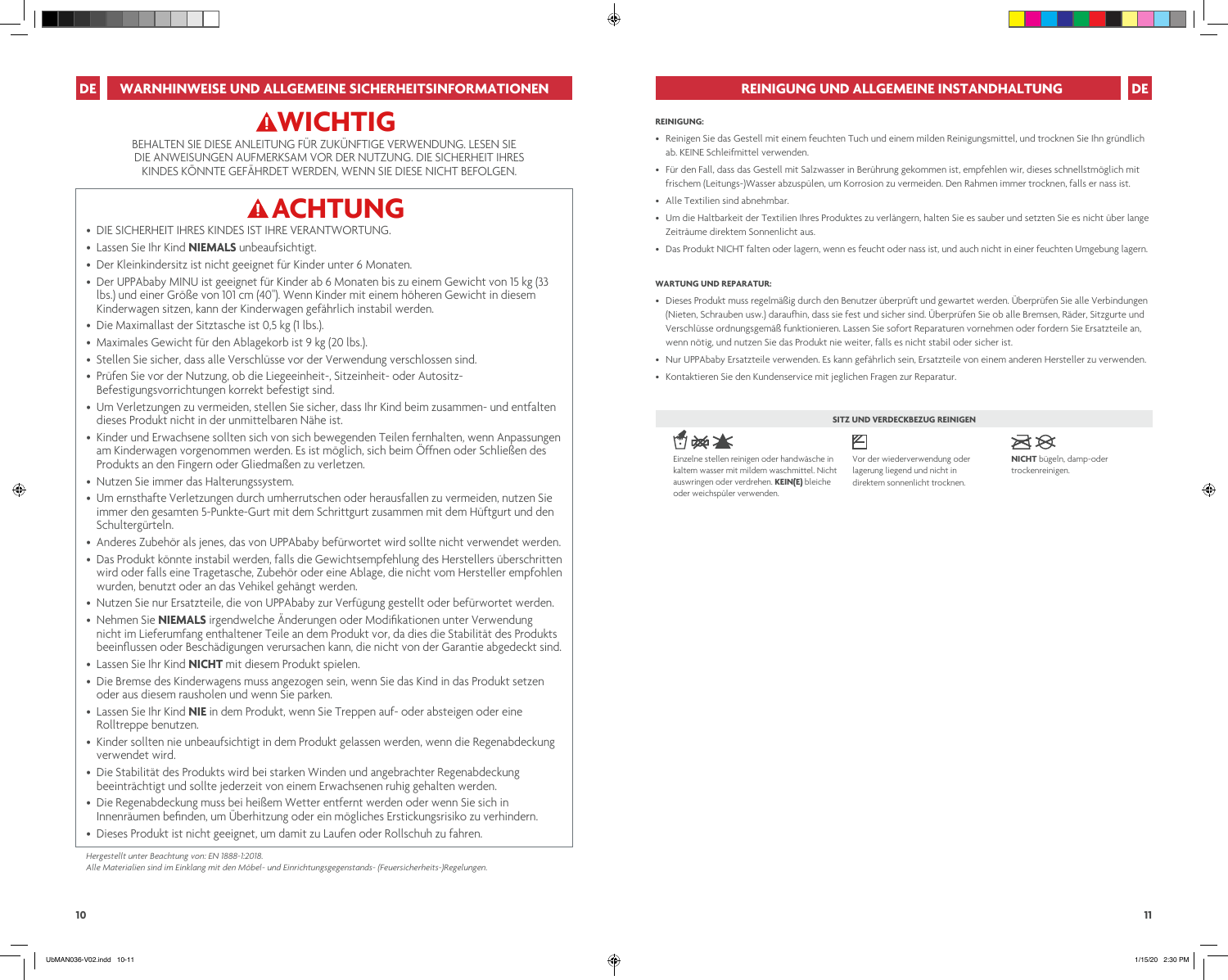# **IMPORTANT**

UPPAbaby bietet eine um ein Jahr ERWEITERTE GARANTIE für insgesamt drei Jahre für alle Kinderwagen, Autositze und ausgewähltes Zubehör (Tragekorb, RumbleSeat, Neugeborenenset und PiggyBack).

# **Registrieren Sie Ihr Produkt unter: uppababy.com/register**

Für die zusätzliche Garantie von einem Jahr müssen die Kunden ihr Produkt innerhalb von drei Monaten nach dem Kaufdatum online unter uppababy.com registrieren und einen gültigen Kaufbeleg von einem autorisierten Händler vorlegen. Das ist unsere Art, Danke zu sagen!

Für Ihr UPPAbaby-Produkt gilt bei normaler und sachgemäßer Verwendung entsprechend der Gebrauchsanweisung für einen Zeitraum von 2 Jahren ab Kaufdatum eine Gewährleistung auf Sachmängel.

Diese Garantie ist nicht übertragbar und beschränkt sich allein auf den Original-Fachhändler und ist nur gültig, wenn ein Kaufbeleg vorgelegt werden kann. **BITTE BEWAHREN SIE DEN KAUFBELEG FÜR DIESE BESCHRÄNKTE GARANTIE AUF.**

Die Garantie gilt nur im Land, in dem der Kauf ursprünglich erfolgt ist. Diese Garantie unterliegt den im Land des erfolgten Kaufs geltenden Bedingungen. Die Bedingungen können abweichen. UPPAbaby versendet keine Austausch-oder Ersatzteile aus dem Land des Kaufs in ein anderes Land.

UPPAbaby stellt Ersatzteile bereit oder führt Reparaturen aus, jeweils wie es dem Unternehmen angemessen erscheint. UPPAbaby behält sich das Recht auf Austausch vor. Einige Teile können durch Teile neuerer Modelle ersetzt werden, da möglicherweise Verbesserungen vorgenommen wurden.

Beachten Sie bitte, dass eine Reparatur NICHT durch diese Garantie abgedeckt ist, wenn:

- Das Problem durch Zweckentfremdung oder schlechte Pflege verursacht wurde. Lesen Sie bitte diese Anleitung zur Verwendung und Instandhaltung des Produkts.
- Schäden durch falschen Anbau von Teilen und/oder Zubehörteilen von UPPAbaby verursacht wurden. Beachten Sie diese Anleitung für die Verwendung und den Zusammenbau des Produkts.
- Schäden in Form von Korrosion, Schimmel oder Rost durch mangelnde Pflege oder Wartung auftreten.
- Schäden aufgrund von normaler Abnutzung durch tägliche Nutzung oder Fahrlässigkeit auftreten.
- Schäden durch starke Sonneneinstrahlung, Reinigungsmittel, feuchte Aufbewahrung oder häufiges Waschen auftreten.
- Reparaturen oder Modifikationen durch einen Dritten ausgeführt werden.
- Das Produkt bei einem nicht autorisierten Händler gekauft wurde. Zugelassene Händler sind auf unserer Website aufgeführt unter uppababy.com.
- Das Produkt aus zweiter Hand ist.
- Das Produkt aufgrund eines Unfalls, Flugreise- oder Frachtschadens beschädigt wird.

UPPAbaby behält sich das Recht vor, zu überprüfen, ob die Garantiebedingungen erfüllt wurden. Kontaktieren Sie bitte Ihren regionalen Fachhändler, wenn Sie noch Fragen zur Garantie haben.

CONSERVEZ CES INSTRUCTIONS POUR RÉFÉRENCE ULTÉRIEURE. LISEZ TOUJOURS LES INSTRUCTIONS ATTENTIVEMENT AVANT UTILISATION. NE PAS SUIVRE LES INSTRUCTIONS PEUT AFFECTER LA SÉCURITÉ DE VOTRE ENFANT.

# **A AVERTISSEMENT**

- LA SÉCURITÉ DE VOTRE ENFANT EST VOTRE RESPONSABILITÉ.
- Ne laissez **JAMAIS** votre enfant sans surveillance.
- Le hamac enfant ne convient pas aux bébés de moins de 6 mois.
- Le modèle MINU de UPPAbaby convient aux enfants à partir de 6 mois. Il est conçu pour s'adapter à un enfant pesant jusqu'à 15 kilos ou mesurant jusqu'à 101 cm. Un poids excessif risque de compromettre la stabilité de la poussette.
- Capacité maximale de la poche du hamac : .5 kg.
- Le poids maximal du panier de stockage est de 9 kg.
- Avant utilisation, vérifiez que tous les dispositifs de verrouillage sont enclenchés.
- Avant utilisation, vérifiez que les dispositifs de fixation du landau, du hamac ou du siège auto sont correctement enclenchés.
- Avant de plier ou de déplier ce produit, éloignez votre enfant afin de prévenir tout risque de blessure.
- Pendant le réglage de la poussette, les enfants et les adultes doivent se tenir à distance des éléments mobiles. L'ouverture ou la fermeture du produit peut provoquer des blessures aux doigts ou aux extrémités.
- Utilisez toujours le système de maintien.
- Pour éviter toute blessure grave liée à une chute ou une glissade, utilisez toujours le harnais à cinq points complet et la sangle d'entrejambe conjointement avec la ceinture de taille et les ceintures d'épaule.
- N'utilisez pas d'accessoires autres que ceux approuvés par UPPAbaby.
- Le produit peut devenir instable si la charge recommandée par le fabricant est dépassée ou si un sac, un accessoire ou une pièce autre que les éléments recommandés par le fabricant est utilisée ou accrochée à la poussette.
- N'utilisez que les pièces de remplacement fournies ou approuvées par UPPAbaby.
- N'apportez **PAS** de modifications au produit avec des pièces non fournies par le fabricant, car ceci pourrait provoquer une instabilité ou des dommages structurels que la garantie ne couvre pas.
- Ne laissez **PAS** votre enfant jouer avec ce produit.
- Lorsque vous placez votre enfant sur le produit ou l'en retirez, et pendant le stationnement du produit, le frein doit être verrouillé.
- Ne laissez **JAMAIS** votre enfant dans la poussette pendant que vous montez ou descendez des escaliers ou utilisez un escalator.
- Ne laissez jamais votre enfant sans surveillance dans la poussette si l'habillage pluie est installé.
- En cas de vents forts, si l'habillage pluie est installé, la poussette peut devenir instable et doit être constamment tenue par un adulte.
- En intérieur et en cas de forte température, l'habillage pluie doit être retiré pour prévenir tout risque de surchauffe ou d'étouffement.
- **NE PAS** courir ou patiner avec ce produit.

**3 IAHRE** 

**GARANTIE** 

MIT

uppababy.com

**SULLXT** 

*Fabriqué selon la norme : EN 1888-1:2018.*

*Tous les tissus sont conformes aux règles de sécurité incendie du mobilier et de l'ameublement.*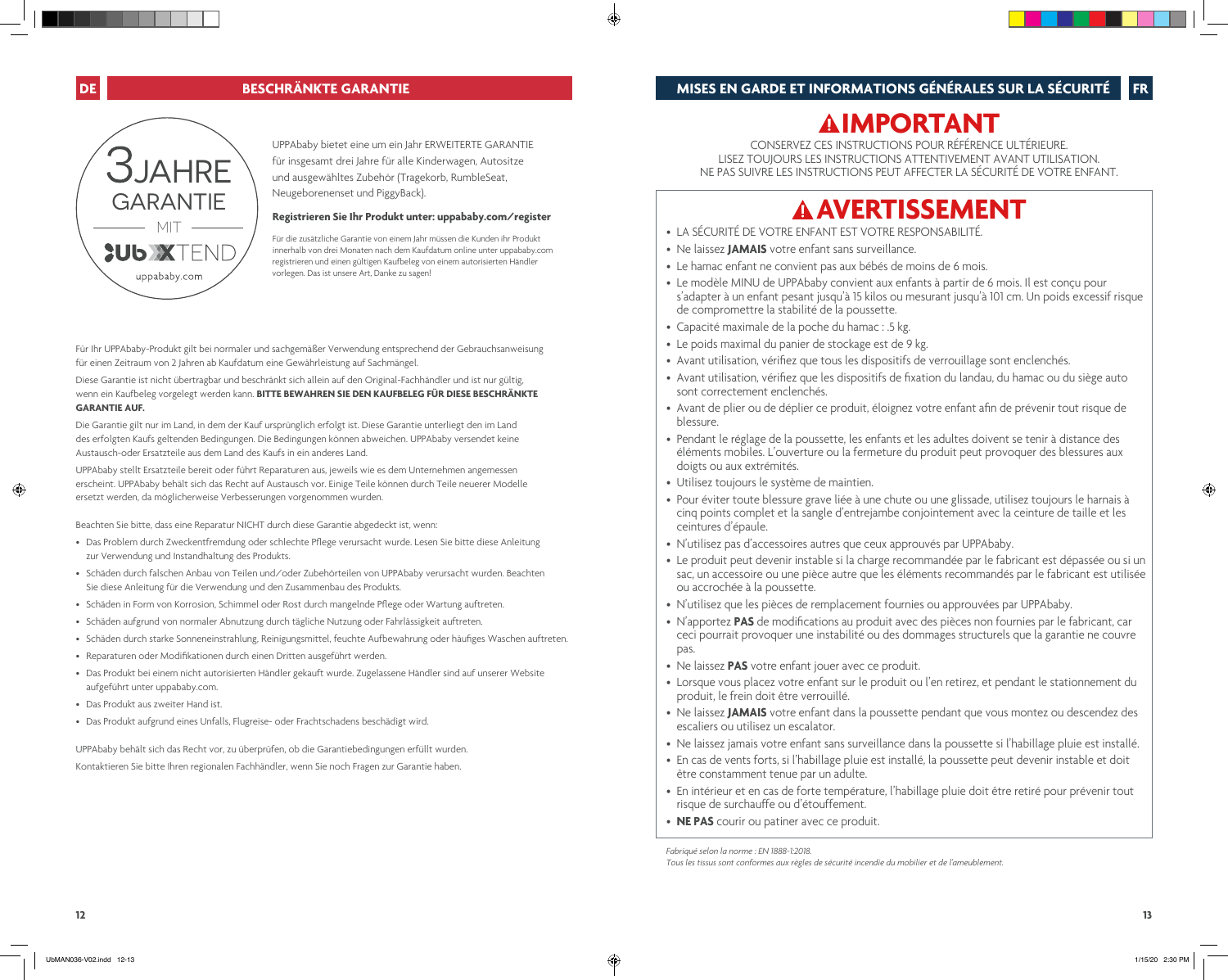### **NETTOYAGE :**

- Nettoyez le châssis avec un chiffon humide et un savon doux. Séchez soigneusement. N'utilisez PAS de produits abrasifs.
- Si les éléments du châssis ont été exposés à l'eau salé, nous vous recommandons de les rincer avec de l'eau fraîche (du robinet) dès que possible pour éviter la corrosion. Séchez toujours le châssis si celui-ci est humide.
- Tous les tissus sont détachables.
- Pour augmenter la durée de vie des tissus de votre produit, nettoyez-les et ne les laissez pas à la lumière directe du soleil durant un long moment.
- Ne pliez PAS et ne stockez PAS le produit s'il est humide ou mouillé, et ne le stockez pas dans un environnement humide.

#### **ENTRETIEN ET RÉPARATION :**

- Ce produit nécessite que son utilisateur l'inspecte et l'entretienne régulièrement. Vérifiez le serrage et la sécurité de tous les matériels connectés (rivets, vis, etc.). Inspectez tous les freins, les pneus, les harnais et fermetures du hamac pour un fonctionnement correct. Effectuez des réparations ou remplacements rapidement si besoin, et ne continuez pas à utiliser le produit si sa structure n'est pas sécuritaire.
- Seuls les éléments de remplacement d'UPPAbaby doivent être utilisés. Il pourrait être risqué d'utiliser des éléments fournis par un autre vendeur.
- Contactez le service client pour toute question concernant la réparation.

# **NETTOYAGE DU HAMAC ET DES TISSUS DE LA CAPOTE**

É



Enlever les taches ou laver à la main dans de l'eau froide avec un savon doux. **NE PAS** tordre ou enrouler. Ne pas utiliser de javel ou d'assouplissant.

Laisser sécher à plat à l'ombre, à l'abris de la chaleur avant réutilisation ou rangement.

 $\rtimes\!\!\!\!\times$ **NE PAS** repasser, nettoyer à la vapeur ou à sec.



**GARANTIE LIMITÉE FR**

UPPAbaby offre une EXTENSION DE GARANTIE d'1 an (soit une durée totale de 36 mois) sur toutes les poussettes et les accessoires sélectionnés (nacelles, hamacs RumbleSeat, kits dès la naissance et marchepieds PiggyBack).

### **Enregistrer votre article sur : uppababy.com/register**

Pour bénéficier de la garantie supplémentaire d'1 an, les clients doivent enregistrer leur produit en ligne sur uppababy.com dans un délai de 3 mois à compter de la date d'achat et présenter une preuve d'achat valide d'un détaillant agréé. C'est notre manière de vous remercier pour votre fidélité.

Votre article UPPAbaby est garanti contre les défauts de fabrication pendant une période de 2 ans à partir de la date d'achat, dans des conditions d'utilisation normales et conformes aux instructions d'utilisation.

Cette garantie non transférable n'est accordée qu'à l'acheteur d'origine en magasin et est uniquement valide sur présentation d'une preuve d'achat. **VEUILLEZ CONSERVER LA PREUVE D'ACHAT AVEC CETTE GARANTIE LIMITÉE.** 

Cette garantie est uniquement valide dans le pays d'achat d'origine. Cette garantie est sujette aux conditions en vigueur dans le pays où ce produit a été acheté. Ces conditions peuvent varier. UPPAbaby n'enverra pas de pièces de rechange ou de réparation hors du pays d'achat.

UPPAbaby fournira les pièces de rechange ou effectuera les réparations qu'elle jugera nécessaires. UPPAbaby se réserve le droit d'échanger une pièce contre une pièce de rechange.

Étant donné que des améliorations sont constamment apportées aux poussettes, il est possible que certaines pièces soient remplacées par des pièces provenant d'un modèle plus récent.

Notez que la réparation de ce produit ne sera PAS couverte par la garantie si:

- Le problème a été causé par une utilisation incorrecte ou un mauvais entretien. Veuillez consulter ce mode d'emploi pour connaître la manière correcte d'utiliser et de nettoyer ce produit;
- Le produit est endommagé par l'installation incorrecte des pièces et/ou accessoires UPPAbaby. Veuillez consulter ce mode d'emploi pour connaître la bonne manière d'assembler et d'utiliser la poussette;
- Le dommage est de la corrosion, moisissure ou rouille causée par le mauvais entretien ou la non-réparation;
- Le dommage est causé par l'usure générale résultant d'une utilisation quotidienne ou de la négligence;
- Le dommage est causé par l'intensité du soleil, la transpiration, les produits détergents, l'humidité du local où le produit est rangé ou des lavages fréquents;
- Des réparations ou modifications ont été effectuées par une partie tierce;
- La poussette a été achetée auprès d'un détaillant non autorisé. Les détaillants autorisés sont répertoriés sur notre site Web à uppababy.com;
- La poussette a été achetée d'occasion;
- La poussette a été endommagée dans un accident ou pendant le transport par avion ou camion.

UPPAbaby se réserve le droit de déterminer si les conditions générales de la garantie sont satisfaites. Veuillez vous adresser à votre distributeur local si vous avez des questions au sujet de cette garantie.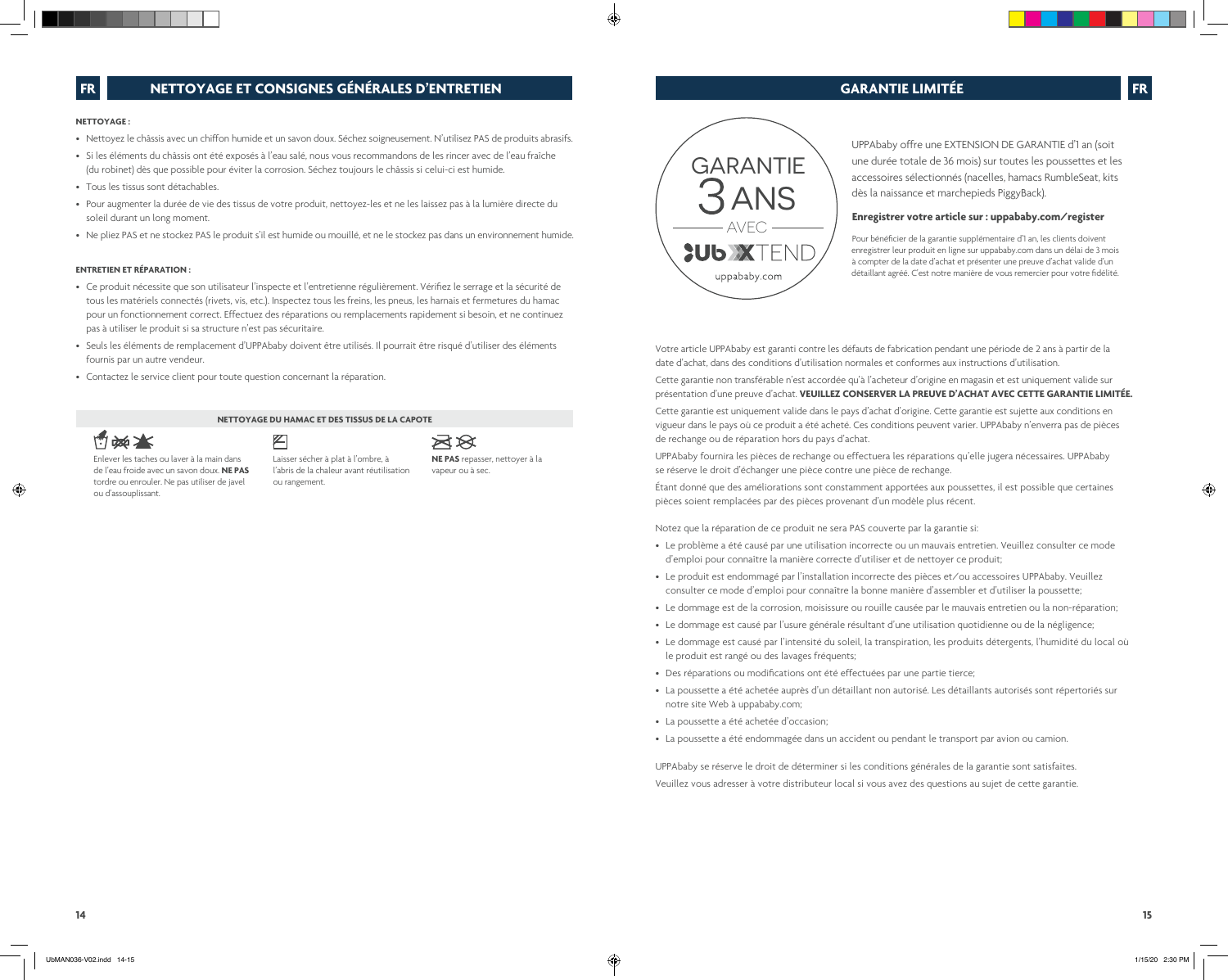# **ABELANGRIJK**

BEWAAR DEZE INSTRUCTIES VOOR TOEKOMSTIG GEBRUIK. LEES DE INSTRUCTIES ALTIJD ZORGVULDIG DOOR VOOR GEBRUIK. DE VEILIGHEID VAN UW KIND KAN IN GEVAAR KOMEN ALS U DE INSTRUCTIES NIET VOLGT.

# **WAARSCHUWING**

- DE VEILIGHEID VAN EEN KIND IS UW VERANTWOORDELIJKHEID.
- Verlies uw kind **NOOIT** uit het oog.
- Het peuterzitje is niet geschikt voor kinderen jonger dan 6 maanden.
- De UPPAbaby MINU is geschikt voor kinderen vanaf 6 maanden met een gewicht van maximaal 15 kg en een lengte van 101 cm. Overbelasting kan leiden tot gevaarlijke instabiliteit.
- Maximale capaciteit van de zak aan het zitje is 0,5 kg.
- Maximaal gewicht voor de opbergmand is 9 kg.
- Verzeker vóór gebruik dat alle vergrendelingen goed vast zitten.
- Controleer of de reiswieg, het zitje en/of de bevestigingsonderdelen van de autostoel correct geplaatst en vergrendeld zijn voor gebruik.
- Zorg ervoor dat uw kind niet in de weg komt van het opvouwen en uitvouwen van dit product om verwondingen te voorkomen.
- Kinderen en volwassenen moeten uit de buurt blijven van bewegende onderdelen bij het maken van aanpassingen aan de kinderwagen. Bij het uitvouwen of opvouwen van het product kunnen verwondingen optreden aan de vingers of ledematen.
- Maak altijd gebruik van het vergrendelingssysteem.
- Maak altijd gebruik van de volledige 5-punten gordel met de kruisgordel in combinatie met de heupriem en de schouderriemen om ernstige verwondingen, veroorzaakt door het uit de wagen vallen of glijden, te voorkomen.
- Andere accessoires dan die, die zijn goedgekeurd door UPPAbaby mogen niet worden gebruikt.
- Het product kan instabiel worden als de, door de fabrikant aanbevolen, maximale belasting wordt overschreden, of als een draagtas, accessoire of rekje buiten die, die door de fabrikant wordt aanbevolen, wordt gebruikt of wordt gehangen aan het product.
- Gebruik alleen vervangende onderdelen die door UPPAbaby zijn geleverd of zijn goedgekeurd.
- Breng **GEEN** wijzigingen of aanpassingen aan het product aan met onderdelen die niet door de fabrikant zijn geleverd. Hierdoor kan het product instabiel worden of beschadigingen oplopen die niet worden gedekt door de garantie.
- Laat uw kind **NIET** spelen met dit product.
- Wanneer u het kind uit het product haalt en wanneer u geparkeerd staat, moet de rem in de vergrendelde positie staan.
- Houd het kind **NOOIT** in het product wanneer u de trap op of af gaat of wanneer u een roltrap gebruikt.
- Kinderen mogen nooit alleen worden gelaten in het product terwijl de regenhoes is bevestigd.
- De stabiliteit van het product wordt verminderd bij sterke wind als de regenhoes is bevestigd en het product moet daardoor te allen tijde door een volwassene worden gestabiliseerd.
- De regenhoes moet worden verwijderd wanneer het product binnenshuis is en bij warm weer om oververhitting en/of verstikking van het kind te voorkomen.
- Dit product is niet geschikt om mee te hardlopen of skaten.

*Gefabriceerd om te voldoen aan: EN 1888-1:2018.*

*Alle onderdelen van textiel voldoen aan de brandveiligheidsvoorschriften voor meubilair en stofferingen.*

### **REINIGEN:**

- Reinig het frame met een vochtige doek en een mild schoonmaakmiddel; laat grondig drogen. GEBRUIK GEEN schuurmiddelen.
- Als onderdelen van het frame zijn blootgesteld aan zout water, dan raden wij aan om deze zo snel mogelijk af te spoelen met vers (kraan)water om corrosie te voorkomen. Droog het frame altijd af als het nat is.
- Alle onderdelen van textiel zijn afneembaar.
- Om de levensduur van de stof van uw product te verlengen, houdt u het schoon en laat u het niet voor langere tijd in direct zonlicht staan.
- Vouw het product NIET op en bewaar het NIET wanneer het vochtig of nat is. Berg het ook NIET op in een vochtige omgeving.

### **ONDERHOUD EN REPARATIE:**

- Dit product heeft regelmatig controle en onderhoud van de gebruiker nodig. Controleer alle verbindende ijzerwaren (klinknagels, schroeven enz.) op spanning en veiligheid. Controleer alle remmen, wielen, veiligheidsgordels en sloten en verzeker een correcte en veilige werking. Laat het product direct repareren en/of monteer direct vervangende onderdelen wanneer dit nodig is. Gebruik het product nooit wanneer het bouwtechnisch onveilig is.
- Alleen vervangende onderdelen van UPPAbaby mogen worden gebruikt. Het kan onveilig zijn om onderdelen te gebruiken die door een andere fabrikant zijn gemaakt.
- Neem contact op met de klantenservice als u vragen hebt met betrekking tot reparaties.



gebruiken of bewaren.

**STOF VAN ZITJE EN KAP REINIGEN**

uit de buurt van hitte voor het opnieuw

召 Liggend laten drogen in de schaduw,

 $\rtimes\!\!\!\!\times$ **NIET** strijken, stomen of chemisch reinigen

Reinigen met een doekje of met de hand wassen in koud water met een mild wasmiddel. Niet uitwringen of verdraaien. **GEBRUIK GEEN** bleekmiddelen of wasverzachters.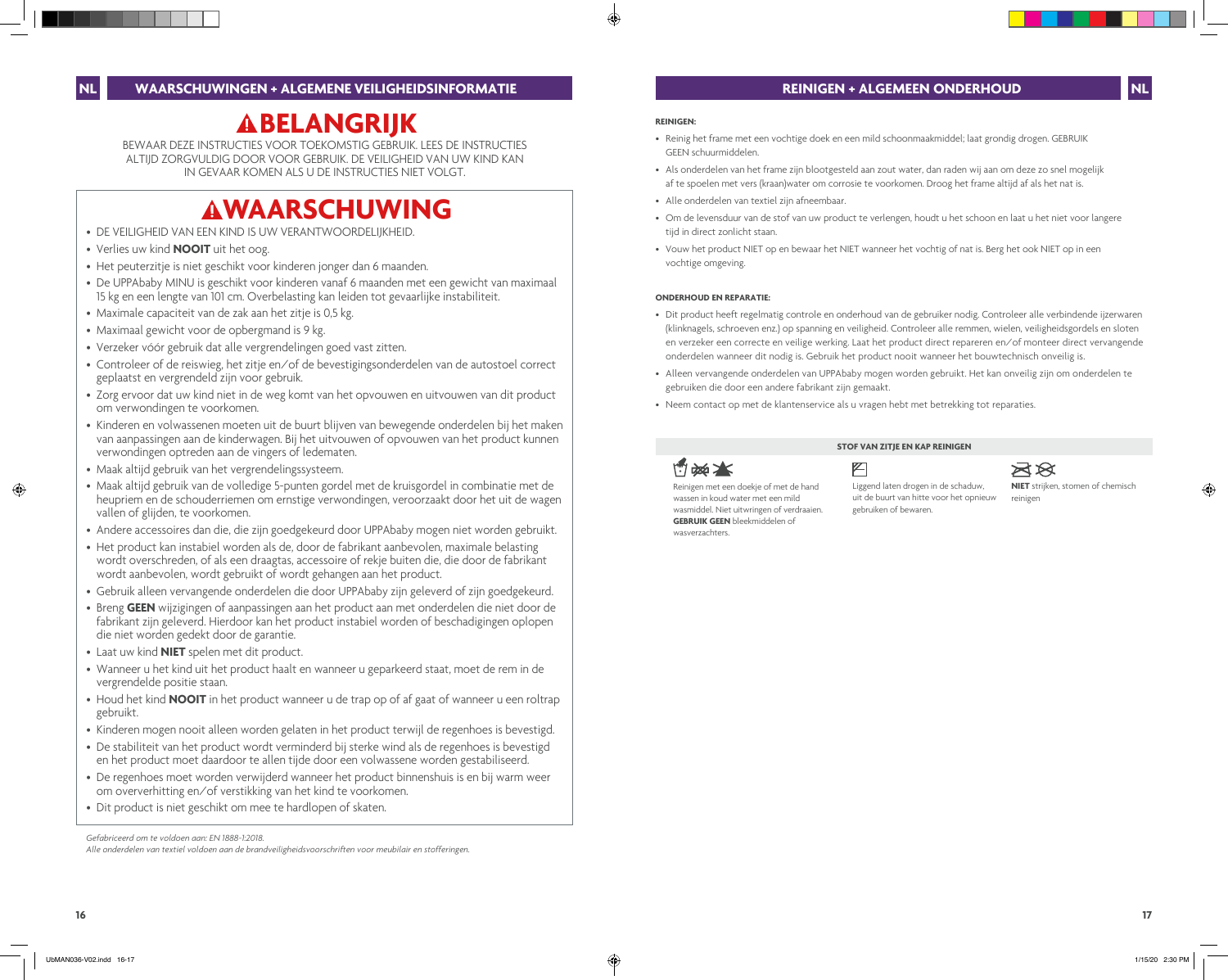**IMPORTANTE**

# **NL BEPERKTE GARANTIE**



UPPAbaby biedt een EXTRA GARANTIE van één jaar voor een totaal van drie jaar op alle wandelwagens, en bepaalde accessoires (wieg, RumbleSeat, Vanaf de geboorte-kit en PiggyBack).

# **Register uw product op: uppababy.com/register**

Om in aanmerking te komen voor één jaar extra garantie moet de klant het product binnen drie maanden na aankoop online registreren op uppababy.com en een geldige kwitantie van een geautoriseerde verkoper overleggen. Dit is onze manier om u te bedanken!

Bij normaal gebruik in overeenstemming met de gebruiksaanwijzing garandeert UPPAbaby dat het product vrij is van fabricagefouten. Deze garantie geldt voor een periode van 2 jaar vanaf de aankoopdatum.

Deze garantie is niet overdraagbaar en geldt alleen voor de oorspronkelijke koper bij de detailhandelaar; de garantie is alleen geldig met een aankoopbewijs. **BEWAAR UW AANKOOPBEWIJS OM IN AANMERKING TE KOMEN VOOR DEZE BEPERKTE GARANTIE.**

De garantie is alleen geldig in het land van aankoop. Deze garantie is onderhevig aan de voorwaarden die gelden in het land waarin de producten werden gekocht. De voorwaarden kunnen verschillen. UPPAbaby stuurt geen vervangende of reparatie-onderdelen naar landen anders dan het land van aankoop.

UPPAbaby levert vervangende onderdelen of voert reparaties uit indien het bedrijf dit passend acht. UPPAbaby behoudt zich het recht voor om vervangende onderdelen uit te wisselen. Sommige onderdelen worden mogelijk vervangen door nieuwe modellen, omdat het product inmiddels is verbeterd.

Let op! In de volgende gevallen wordt een reparatie NIET door deze garantie gedekt:

- Het probleem is veroorzaakt door verkeerd gebruik of slecht onderhoud. Raadpleeg deze instructies voor hulp bij het gebruik en onderhoud van dit product.
- De schade is veroorzaakt door onjuiste montage van UPPAbaby-onderdelen en/of accessoires. Raadpleeg deze instructies voor hulp bij het monteren en gebruik van dit product.
- De schade bestaat uit roest of schimmel door gebrekkig onderhoud.
- De schade is veroorzaakt door normale slijtage, die voortkomt uit dagelijks gebruik of verwaarlozing.
- De schade is veroorzaakt door veelvuldig in de zon zijn, zweet, schoonmaakmiddelen, vocht of veelvuldig wassen.
- Reparaties of aanpassingen werden uitgevoerd door een derde.
- Het product werd bij een ongeautoriseerde verkoper gekocht. U kunt een lijst met goedgekeurde verkopers vin den op onze website: uppababy.com.
- Het product is tweedehands.
- Het product is beschadigd door een ongeluk of tijdens een vlucht of transport.

UPPAbaby behoudt zich het recht voor om te bepalen of de algemene garantievoorwaarden van toepassing zijn. Neem contact op met uw lokale distributeur als u vragen hebt over de garantie.

GUARDE ESTAS INSTRUÇÕES PARA REFERÊNCIA FUTURA. SEMPRE LEIA CUIDADOSAMENTE AS INSTRUÇÕES ANTES DE USAR. A SEGURANÇA DA CRIANÇA PODE SER AFETADA SE VOCÊ NÃO SEGUI-LAS.

# **AVISO**

- A SEGURANÇA DA CRIANÇA É SUA RESPONSABILIDADE.
- **NUNCA** deixe a criança sem supervisão.
- A unidade do assento do bebê não é adequada para crianças com menos de 6 meses.
- O UPPAbaby MINU é adequado para crianças a partir de 6 meses e foi projeto para acomodar uma criança de até 15 kg (33 lbs) e 101 cm (40") de altura. O peso excessivo pode resultar em uma condição instável perigosa.
- A capacidade máxima para o bolso do assento é de 0,5 kg (1 lb).
- O peso máximo para o cesto de armazenamento é de 9 kg (20 lbs).
- Certifique-se de que todos os dispositivos de travamento estejam engatados antes da utilização.
- Certifique-se de que os dispositivos de fixação do corpo do carrinho, unidade de assento ou banco do veículo estejam corretamente engatados antes de usar.
- Para evitar ferimentos, certifique-se de que a criança esteja afastada do produto ao dobrá-lo e desdobrá-lo.
- Crianças e adultos devem ser afastadas das peças em movimento ao fazer ajustes no carrinho. Podem ocorrer danos nos dedos ou extremidades ao abrir ou fechar o produto.
- Sempre use o sistema de retenção.
- Para evitar ferimentos graves por escorregar ou cair do carrinho, sempre use o cinto de segurança completo de 5 pontos com a alça de entrepernas em combinação com o cinto de cintura e o cinto de ombro.
- Os acessórios que não sejam aprovados pela UPPAbaby não devem ser usados.
- O produto pode ficar instável se a carga recomendada pelo fabricante for excedida, ou se uma bolsa, acessório ou porta-objetos diferente do recomendado pelo fabricante for usado ou pendurado na unidade.
- Use apenas peças de reposição fornecidas ou aprovadas pela UPPAbaby.
- **NÃO** faça alterações ou modificações no produto com peças não fornecidas pelo fabricante, pois isso pode causar instabilidade ou danos estruturais que não são cobertos pela garantia.
- **NÃO** deixe a criança brincar com este produto.
- O freio deve ser acionado ao colocar ou tirar a criança do produto e quando estacionado.
- **NUNCA** deixe a criança no produto ao subir ou descer escadas, ou ao usar uma escada rolante.
- As crianças não devem ficar sem supervisão no produto quando a capa de chuva estiver instalada.
- A estabilidade do produto será prejudicada em condições de vento forte com a capa de chuva instalada e deve ser corrigida por um adulto em todos os momentos.
- A capa de chuva deve ser removida do carrinho quando estiver dentro de casa e quando o clima estiver quente para evitar superaquecimento e possível risco de sufocação.
- Este produto não é adequado para corrida ou patinação.

*Fabricado de acordo com: EN 1888-1:2018.*

*Todos os tecidos estão em conformidade com os regulamentos de segurança contra incêndios de móveis e utensílios.*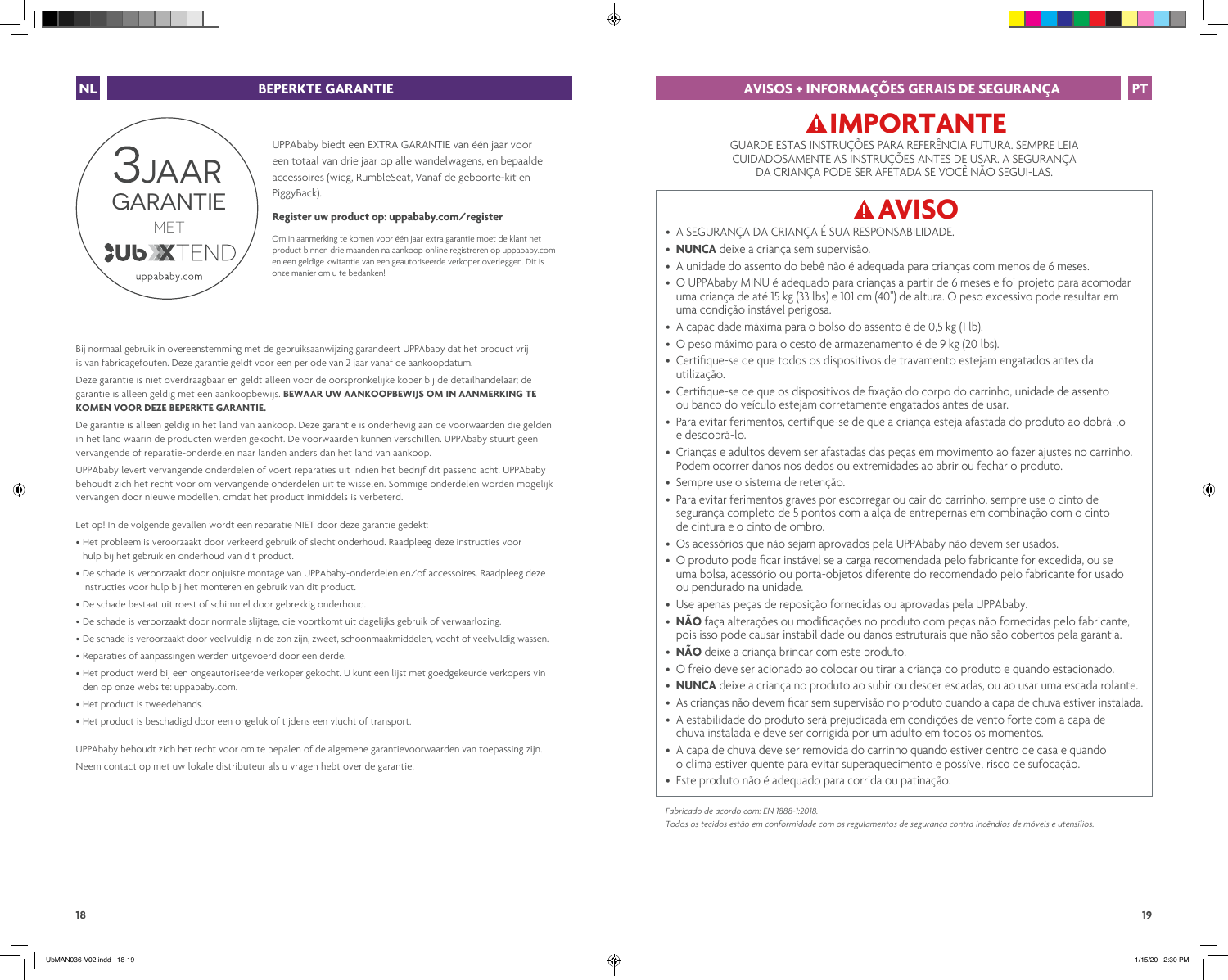# **LIMPEZA + CUIDADOS GERAIS**

# **GARANTIA LIMITADA**

### **LIMPEZA:**

- Limpe a estrutura com um pano úmido e detergente neutro, seque bem. NÃO USE produtos abrasivos.
- Se partes da estrutura molharam com água salgada, enxágue-as com água doce logo que possível, para evitar corrosão. Sempre seque as partes que forem molhadas.
- Os tecidos são removíveis.
- Para os tecidos durarem mais, mantenha-os limpos e evite deixá-los ao sol por longos períodos.

召

• NÃO dobre nem guarde o produto se estiver úmido ou molhado, e guarde-o sempre em local seco.

# **MANUTENÇÃO E REPAROS:**

• Esse produto deve ser verificado e cuidado regularmente. Verifique se as conexões (rebites, parafusos etc.) estão firmes e seguras. Inspecione se os freios, correias, suportes do assento e travas operam corretamente. Se necessário, busque a substituição ou reparos de peças. Não use o produto se não estiver totalmente seguro.

**LIMPEZA ALMOFADA DO ASSENTO E CAPOTA**

- Use apenas peças de reposição da UPPAbaby. Pode não ser seguro utilizar peças fornecidas por outro fabricante.
- Consulte o Atendimento ao Cliente se tiver dúvidas sobre reparos.

# **1:1 022 X**

Limpeza de manchas ou lavagem à mão em água fria com detergente suave. Não espremer ou torcer. **NÃO** usar alvejante ou amaciante de roupa.

SSecar na sombra, longe do calor, antes de reutilizar ou armazenar.

**AR NÃO** passar à ferro, vaporizar ou lavar à seco.



A UPPAbaby oferece uma GARANTIA ESTENDIDA DE UM ANO (até um total de três anos) em todos os carrinhos e determinados acessórios (Berço, RumbleSeat, Kit desde o nascimento e PiggyBack).

## **Registre seu produto em: uppababy.com/register**

Para receber a garantia adicional de um ano, os clientes devem registrar seu produto on-line em uppababy.com em três meses após a compra e fornecer um recibo válido de um revendedor autorizado. Essa é a nossa maneira de dizer obrigado!

Desde que usado em condições normais e de acordo com as instruções de operação, o produto UPPAbaby tem garantia para quaisquer defeitos de fabricação por um período de 2 anos a partir da data de compra.

Essa garantia não é transferível, abrange apenas o comprador original e só é válida com a apresentação da nota fiscal. **GUARDE A NOTA FISCAL PARA USUFRUIR DA GARANTIA LIMITADA.**

A garantia só é válida no país onde o produto foi adquirido. Essa garantia está sujeita às condições determinadas pelo país onde os itens foram adquiridos. As condições podem variar de um país para outro. A UPPAbaby não enviará peças de reparo ou substituição para fora do país da aquisição.

A UPPAbaby fornecerá peças de substituição ou realizará reparos, a seu critério. A UPPAbaby reserva-se o direito de substituir o produto por outro. Algumas peças pode ser substituídas por peças de modelos mais novos pois o carrinho é aprimorado ao longo do tempo.

Observe que um reparo NÃO é coberto por essa garantia se:

- O problema ocorreu por uso inadequado ou manutenção indevida. Consulte neste folheto de instruções as orientações de uso e manutenção do carrinho.
- O dano foi causado pela instalação incorreta de peças e/ou acessórios da UPPAbaby. Consulte neste folheto de instruções as orientações de montagem e uso do carrinho.
- O dano é de corrosão, mofo ou ferrugem causados por falta de manutenção ou cuidados.
- O dano é devido ao desgaste natural do uso, seja o uso diário ou negligência.
- O dano é causado por exposição excessiva ao sol, suor, detergentes, armazenagem em local úmido ou lavagens muito frequentes.
- O produto sofreu reparos ou modificações por terceiros.
- O carrinho foi adquirido em um revendedor não autorizado. Os varejistas aprovados estão relacionados no site uppababy.com.
- O carrinho foi adquirido de segunda mão.
- O carrinho foi danificado por acidente, transporte em linha aérea ou frete.

A UPPAbaby reserva-se o direito de determinar se os termos e condições da garantia foram respeitados. Consulte seu distribuidor local se tiver dúvidas quanto à garantia.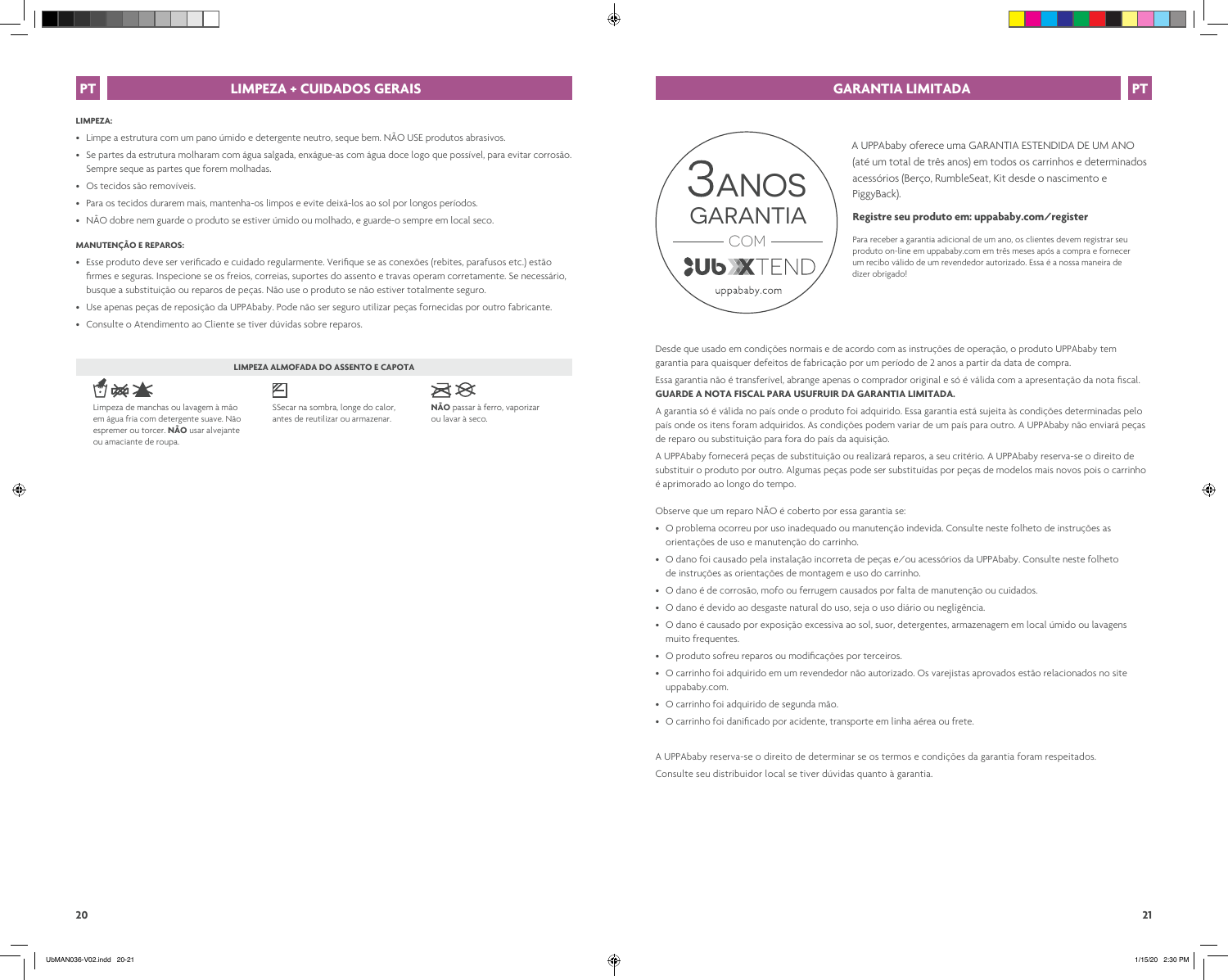# **RENGÖRING + ALLMÄNT UNDERHÅLL**

# **AVIKTIGT**

SPARA INSTRUKTIONERNA FÖR FRAMTIDA REFERENS. LÄS ALLTID INSTRUKTIONERNA NOGGRANT FÖRE ANVÄNDNING. BARNETS SÄKERHET KAN PÅVERKAS OM DU INTE FÖLJER DEM.

# **VARNING** • BARNETS SÄKERHET ÄR DITT ANSVAR.

- 
- Lämna **ALDRIG** barnet utan uppsikt.
- Barnsitsen är inte lämplig för barn under 6 månader.
- UPPAbaby MINU är lämplig från 6 månader och är avsedd för ett barn med en vikt på upp till 15 kg och en längd på upp till 101 cm. För hög vikt kan orsaka riskabel instabilitet.
- Maxkapacitet för sitsens ficka är 0,5 kg.
- Maxvikt för förvaringskorgen är 9 kg.
- Se till att alla låsanordningar är aktiverade innan användning.
- Kontrollera att chassits, sitsdelens och babyskyddets monteringsanordningar är ordentligt aktiverade före användning.
- Undvik skador genom att hålla barnet borta när du viker ihop och viker ut produkten.
- Barn och vuxna ska hållas borta från rörliga delar vid justering av sittvagnen. Det kan uppstå skador på fingrar och andra kroppsdelar när produkten fälls ut och fälls ihop.
- Använd alltid säkerhetssystemet.
- Undvik allvarliga skador som orsakas av att barnet glider eller faller ur sulkyn genom att alltid använda den kompletta fempunktsselen med grenremmen tillsammans med midjebältet och axelbältena.
- Använd aldrig andra tillbehör och reservdelar än de som har godkänts av UPPAbaby.
- Produkten kan bli instabil om tillverkarens rekommenderade belastning överskrids eller om papperspåsar, tillbehör eller rack som inte har rekommenderats av tillverkaren används eller hängs från sulkyn.
- Använd endast utbytesdelar som kommer från eller har godkänts av UPPAbaby.
- Gör ALDRIG några ändringar eller modifieringar av produkten med delar som inte kommer från tillverkaren, eftersom det kan orsaka instabilitet eller strukturella skador som inte täcks av garantin.
- Låt INTE ditt barn leka med den här produkten.
- Bromsen måste vara låst när du lyfter ut barnet ur produkten och när den är parkerad.
- Lämna ALDRIG barnet i produkten när du går upp eller ned i trappor eller använder en rulltrappa.
- Barnet ska inte lämnas utan uppsikt i produkten när regnskyddet är på.
- Produktens stabilitet försämras när det blåser och regnskyddet är på och den måste stödjas av en vuxen hela tiden.
- Regnskyddet måste tas av inomhus och i varmt väder för att förhindra överhettning och kvävningsrisk.
- Produkten är inte lämplig för löpning eller inlinesåkning.

*Tillverkad för att uppfylla: EN 1888-1:2018. Alla tyger uppfyller säkerhetsföreskrifterna för möbler och inredning*.

### **RENGÖRING:**

- Rengör chassiet med en fuktig trasa och ett milt rengöringsmedel. Torka av ordentligt. Använd INTE medel med slipeffekt.
- Om chassidelarna har utsatts för saltvatten rekommenderar vi att du sköljer av dem med friskt (kran)vatten så snart som möjligt för att undvika rostskador. Torka alltid av chassiet om det är blött.
- All klädsel är avtagbar.
- Om du vill förlänga livslängden på produktens klädsel ska du hålla den ren och inte låta den vara i direkt solljus under längre stunder.
- Fäll INTE ihop eller ställ undan produkten om den är fuktig eller blöt. Förvara den heller inte i fuktiga miljöer.

### **UNDERHÅLL OCH REPARATION:**

- Den här produkten kräver inspektion och underhåll regelbundet. Kontrollera att alla kopplingsdelar (nitar och skruvar osv.) sitter ordentligt och säkert. Inspektera alla bromsar, däck, selar och lås för korrekt användning. Reparera eller byt ut delar omedelbart efter behov och fortsätt aldrig att använda produkten om den inte är strukturellt säker.
- Endast utbytesdelar från UPPAbaby bör användas. Säkerheten kan inte garanteras om delar från andra tillverkare används.
- Kontakta kundtjänst om du har frågor om reparation.

# **RENGÖRA SITS OCH SUFFLETTENS TYG**



ŕ

 $\rtimes\!\!\!\!\times$ 

Rengör enstaka smutsiga fläckar eller tvätta för hand i kallt vatten med milt rengöringsmedel. Använd **INTE** blekmedel.

Plantorka i skugga på avstånd från värme före användning eller förvaring..

Stryk eller kemtvätta **INTE.**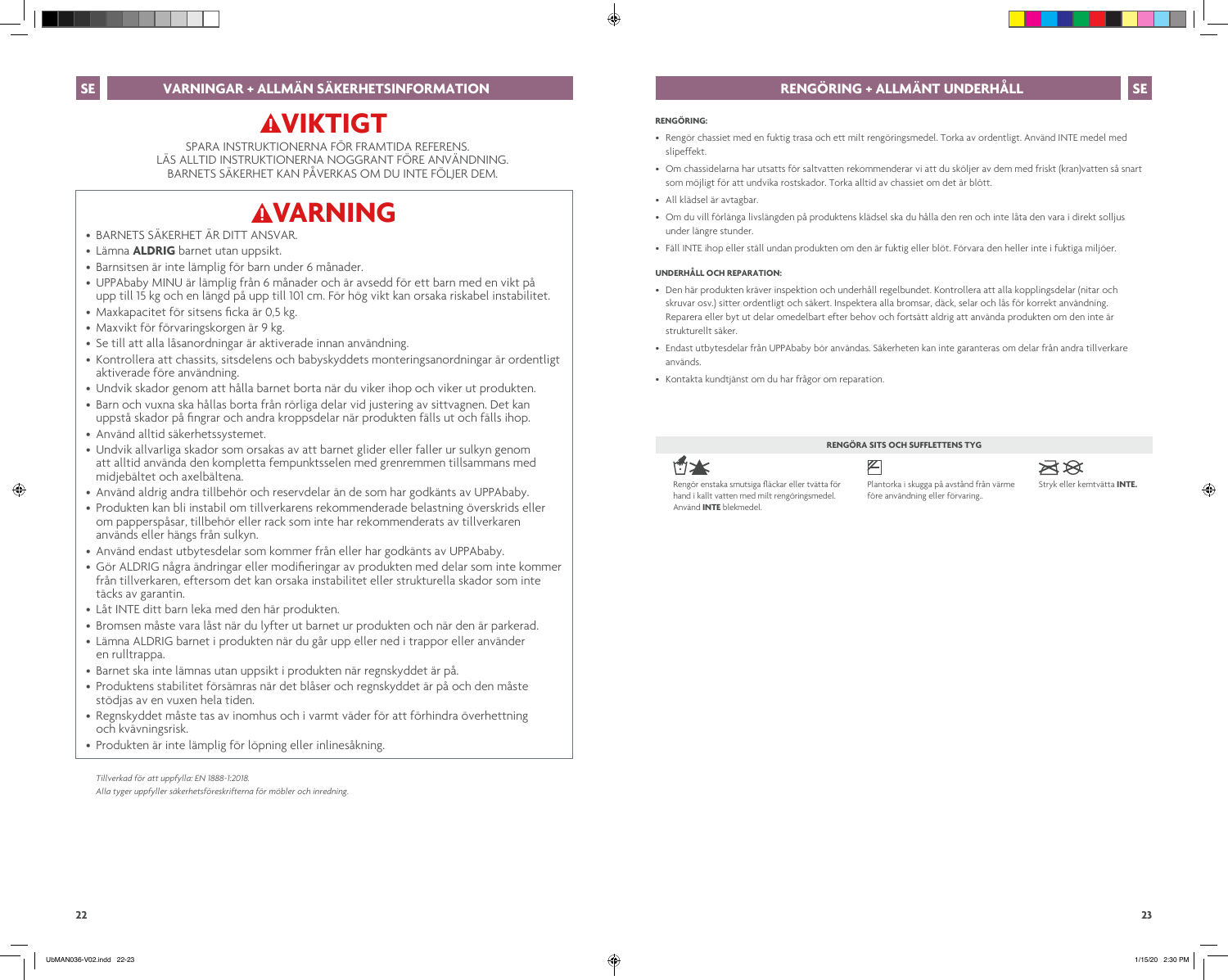# **SE BEGRÄNSAD GARANTI**



UPPAbaby erbjuder en UTÖKAD GARANTI på ett år för sammanlagt tre år för alla sittvagnar och utvalda tillbehör (liggdel, RumbleSeat, From Birth Kit och PiggyBack).

# **Registrera din produkt på: uppababy.com/register**

För att få den utökade garantin på ett år måste kunden registrera sin produkt online på uppababy.com inom tre månader efter köpet och kunden måste tillhandahålla ett giltigt kvitto från en auktoriserad återförsäljare. Det är vårt sätt att säga tack!

Vi garanterar att produkten från UPPAbaby är fri från tillverkningsfel under en period på två år från inköpsdatumet vid normal användning och vid användning i enlighet med anvisningarna.

Den här garantin får inte överlåtas och gäller endast för den ursprungliga köparen och är endast giltig tillsammans med ett inköpsbevis. **BEHÅLL INKÖPSBEVISET FÖR DEN HÄR BEGRÄNSADE GARANTIN.** 

Garantin gäller endast i landet där produkten först köptes. Den här garantin lyder under villkor som gäller i det land där varorna köptes. Villkoren kan variera. UPPAbaby levererar inte utbytes- eller reparationsdelar utanför landet där varan köptes.

UPPAbaby tillhandahåller utbytesdelar eller utför reparationer enligt företagets beslut. UPPAbaby förbehåller sig rätten att byta ut delar mot utbytesdelar. Eftersom sulkyer förbättras med tiden kan vissa delar bytas ut mot delar från nyare modeller.

Observera att reparationer INTE omfattas av den här garantin om:

- Problemet har orsakats av felaktig användning eller bristfälligt underhåll. Läs den här användarhandboken för information om hur du använder och underhåller sulkyn.
- Skadan är orsakad av felaktig montering av UPPAbabys delar och/eller tillbehör. Läs den här användarhandboken för information om hur du monterar och använder sulkyn.
- Rostskador eller mögel har uppstått till följd av underlåtenhet att utföra underhåll eller service.
- Skadan har orsakats av normalt slitage, vilket är resultatet av vardaglig användning eller försumlighet.
- Skadan har orsakats av starkt solljus, svett, rengöringsmedel, förvaring i fuktiga miljöer eller frekvent tvättning.
- Reparationer eller modifieringar har utförts av tredje part.
- Sulkyn har köpts från en obehörig återförsäljare. Godkända återförsäljare finns på vår webbplats på uppababy.com.
- Sulkyn är begagnad.
- Sulkyn är skadad till följd av olycka eller flygbolags- eller fraktskada.

UPPAbaby förbehåller sig rätten att avgöra om garantivillkoren har uppfyllts. Kontakta din lokala distributör om du har några frågor som rör vår garanti.

ZACHOWAJ TĘ INSTRUKCJĘ NA PRZYSZŁOŚĆ. ZAWSZE UWAŻNIE PRZECZYTAJ INSTRUKCJĘ PRZED UŻYCIEM. NIEPRZESTRZEGANIE INSTRUKCJI MOŻE MIEĆ WPŁYW NA BEZPIECZEŃSTWO DZIECKA.

**WAŻNE:**

# **OSTRZEŻENIE**

- ODPOWIEDZIALNOŚĆ ZA BEZPIECZEŃSTWO DZIECKA SPOCZYWA NA TOBIE.
- **NIGDY** nie pozostawiaj dziecka bez opieki.
- To siedzisko nie jest odpowiednie dla dzieci poniżej 6 miesiąca życia.
- Wózek UPPAbaby MINU jest przeznaczony dla dzieci od 6 miesiąca życia i o wadze do 15 kg (33 funtów) oraz wzroście do 101 cm (40 cali). Większa waga dziecka może być przyczyną niebezpiecznej utraty stabilności.
- Dopuszczalne obciążenie schowka pod siedziskiem wynosi 0.5 kg (1 funt).
- Dopuszczalny ciężar zawartości kosza wynosi 9 kg (20 funtów).
- Przed użyciem upewnij się, że wszystkie elementy blokujące są prawidłowo zamocowane.
- Przed użyciem sprawdź, czy elementy mocujące stelaż wózka, siedzisko lub fotelik samochodowy są prawidłowo zamontowane.
- Dopilnuj, by podczas składania i rozkładania wózka dziecko nie przebywało w jego pobliżu, gdyż mogłoby doznać urazu.
- Podczas dostosowywania ustawień wózka zarówno dzieci, jak i dorośli powinni unikać bliskości ruchomych części. Przy rozkładaniu lub składaniu wózka może dojść do uszkodzenia palców lub kończyn.
- Zawsze używaj pasów bezpieczeństwa.
- Aby uniknąć poważnych obrażeń spowodowanych ześlizgnięciem się lub wypadnięciem dziecka z wózka, zawsze korzystaj z 5-punktowej uprzęży: pasa krokowego wraz z pasami biodrowymi i barkowymi.
- Nie należy używać akcesoriów innych niż zatwierdzone przez UPPAbaby.
- Wózek może stać się niestabilny w przypadku przekroczenia zalecanego przez producenta obciążenia lub w przypadku zamontowania lub zawieszenia na wózku torby, akcesoriów lub uchwytu innego niż zalecany przez producenta.
- Stosuj wyłącznie części zamienne zapewniane lub zatwierdzone przez UPPAbaby.
- **NIE** dokonuj żadnych przeróbek ani modyfikacji wózka przy użyciu części niedostarczonych przez producenta, ponieważ może to spowodować niestabilność lub uszkodzenie konstrukcji nieobjęte gwarancją.
- **NIE** pozwalaj dziecku na zabawę tym wózkiem.
- Podczas wyjmowania lub wkładania dziecka do wózka oraz w czasie postoju hamulec musi być zablokowany.
- **NIGDY** nie pozostawiaj dziecka w wózku, z którym wchodzisz na schody lub z nich schodzisz albo wjeżdżasz schodami ruchomymi.
- Dzieci nie można pozostawiać bez opieki w wózku z założoną osłoną przeciwdeszczową.
- Przy silnym wietrze i założonej osłonie przeciwdeszczowej wózek ma mniejszą stabilność i musi być zawsze podtrzymywany przez osobę dorosłą.
- W pomieszczeniu i w upalne dni należy zdjąć osłonę przeciwdeszczową, aby zapobiec przegrzaniu i ewentualnemu ryzyku uduszenia dziecka.
- Ten produkt nie jest przystosowany do biegania ani jazdy na rolkach lub wrotkach.

Wyprodukowano zgodnie z wymaganiami normy: EN 1888-1:2018. Wszystkie tkaniny są zgodne ze standardami trudnopalności dotyczącymi mebli i wyposażenia. **PL**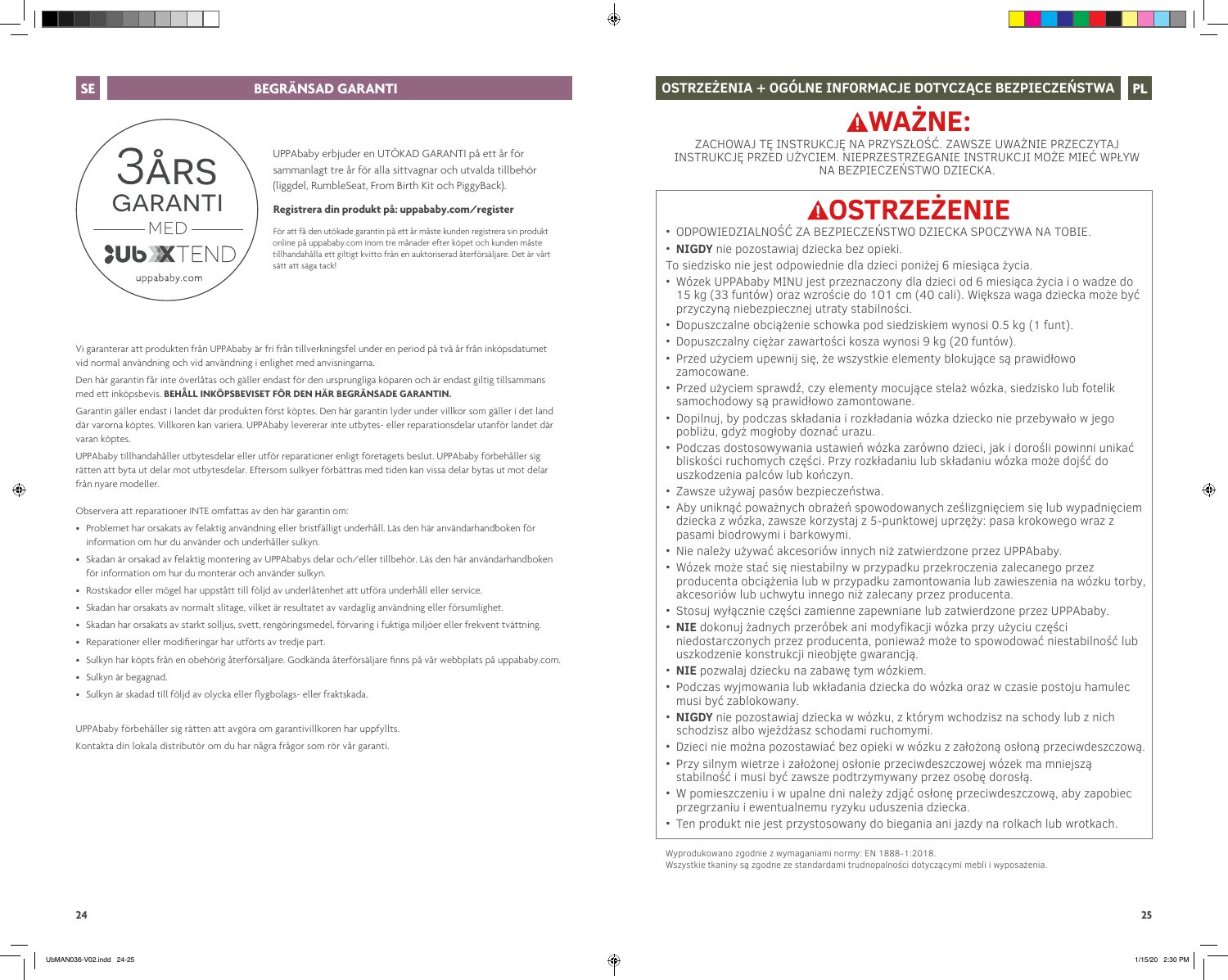# **PL CZYSZCZENIE + PIELĘGNACJA**

### **CZYSZCZENIE:**

- Konstrukcję czyścić wilgotną ściereczką z łagodnym detergentem; dokładnie wysuszyć. NIE używać materiałów ściernych.
- Jeśli części konstrukcyjne zostały wystawione na działanie słonej wody, zaleca się wypłukanie ich jak najszybciej świeżą wodą (z kranu), aby uniknąć korozji. Zawsze należy osuszyć stelaż, jeśli jest mokry.
- Wszystkie elementy pokrowca można zdejmować.
- Aby wydłużyć żywotność materiałowego pokrowca wózka, utrzymuj go w czystości i nie wystawiaj zbyt długo na bezpośrednie działanie promieni słonecznych.
- NIE składaj ani nie przechowuj wózka, jeśli jest wilgotny lub mokry, ani nie przechowuj go w wilgotnym otoczeniu.

### **KONSERWACJA I PIELĘGNACJA:**

- Wózek należy regularnie kontrolować i konserwować na bieżąco. Sprawdzaj wszystkie elementy łączące (nity, śruby itp.) pod kątem szczelności i bezpieczeństwa. Sprawdzaj, czy hamulce, opony, pasy bezpieczeństwa i blokady działają prawidłowo. W razie potrzeby niezwłocznie dokonuj napraw lub wymiany części i nigdy nie używaj wózka, gdy jego konstrukcja nie jest w pełni bezpieczna.
- Należy stosować wyłącznie części zamienne UPPAbaby. Stosowanie części dostarczonych przez innego producenta może być niebezpieczne.
- Wszelkie pytania dotyczące naprawy należy kierować bezpośrednio do działu obsługi.

 $\boxtimes$ 

#### **CZYSZCZENIE POKROWCA SIEDZISKA I BUDKI**



Czyścić punktowo lub prać ręcznie w zimnej wodzie z łagodnym detergentem. Nie wyciskać i nie wykręcać. **NIE** używać wybielacza ani zmiękczaczy do tkanin. ciepła.

Przed użyciem lub schowaniem suszyć na płasko z dala od źródeł



parownicy, ani nie prać chemicznie.



**OGRANICZONA GWARANCJA PL**

UPPAbaby oferuje roczną ROZSZERZONĄ GWARANCJĘ, tak że łączny okres gwarancji wynosi trzy lata na wszystkie wózki i wybrane akcesoria (Bassinet, RumbleSeat, From Birth Kit i PiggyBack).

### **Zarejestruj swój produkt na stronie: uppababy.com/register**

Aby otrzymać dodatkową roczną gwarancję, klienci muszą zarejestrować swój produkt przez Internet na stronie uppababy.com w ciągu trzech miesięcy od daty zakupu i dostarczyć ważny dowód zakupu od autoryzowanego sprzedawcy. Chcemy Ci w ten sposób podziękować!

Twój wózek UPPAbaby przez okres 2 lat od daty zakupu jest objęty gwarancją, że jest wolny od wad fabrycznych pod warunkiem normalnego użytkowania i zgodnie z instrukcją obsługi.

Niniejsza gwarancja nie podlega przeniesieniu i obejmuje wyłącznie pierwotnego nabywcę detalicznego

### i obowiązuje tylko wtedy, gdy zostanie dostarczona wraz z dowodem zakupu. **PROSİMY O ZACHOWANİE DOWODU ZAKUPU NA POTRZEBY NİNİEJSZEJ OGRANİCZONEJ GWARANCJİ.**

Gwarancja obowiązuje tylko w kraju, w którym dokonano zakupu. Niniejsza gwarancja podlega warunkom określonym przez kraj, w którym produkt został zakupiony. Warunki mogą się różnić. UPPAbaby nie wysyła części zamiennych ani naprawczych poza kraj, w którym dokonano zakupu.

UPPAbaby zapewnia części zamienne lub przeprowadza naprawy zgodnie z ustaleniami poczynionymi przez firmę. UPPAbaby zastrzega sobie prawo do dokonania wymiany elementu na część zamienną. Niektóre części mogą być wymieniane na części do nowszych modeli, ponieważ produkt jest z czasem ulepszany.

Pamiętaj, że naprawa nie będzie objęta niniejszą gwarancją, jeśli:

- Problem jest spowodowany niewłaściwym użytkowaniem lub niewłaściwą pielęgnacją. Wskazówki dotyczące użytkowania i pielęgnacji produktu znajdują się w niniejszej instrukcji obsługi.
- Uszkodzenia są spowodowane niewłaściwym montażem części i/lub akcesoriów UPPAbaby. Wskazówki dotyczące montażu i użytkowania produktu znajdują się w niniejszej instrukcji obsługi.
- Uszkodzenia są wywołane korozją, pleśnią lub rdzą spowodowaną brakiem pielęgnacji lub czynności serwisowych.
- Uszkodzenia są spowodowane ogólnym zużyciem, które jest wynikiem codziennego użytkowania lub zaniedbania.
- Uszkodzenia powstały w wyniku silnego nasłonecznienia, działania potu lub detergentów, przechowywania w wilgotnym otoczeniu lub częstego prania.
- Naprawy lub modyfikacje są wykonywane przez osoby trzecie.
- Produkt zakupiono u nieautoryzowanego sprzedawcy detalicznego. Zatwierdzone punkty sprzedaży detalicznej są wymienione na naszej stronie internetowej pod adresem uppababy.com.
- Produkt jest odkupiony używany.
- Produkt został uszkodzony w wyniku wypadku, zniszczenia w transporcie lotniczym lub towarowym.

UPPAbaby zastrzega sobie prawo do określenia, czy warunki gwarancji zostały spełnione.

W przypadku jakichkolwiek pytań dotyczących gwarancji należy kontaktować się z lokalnym dystrybutorem.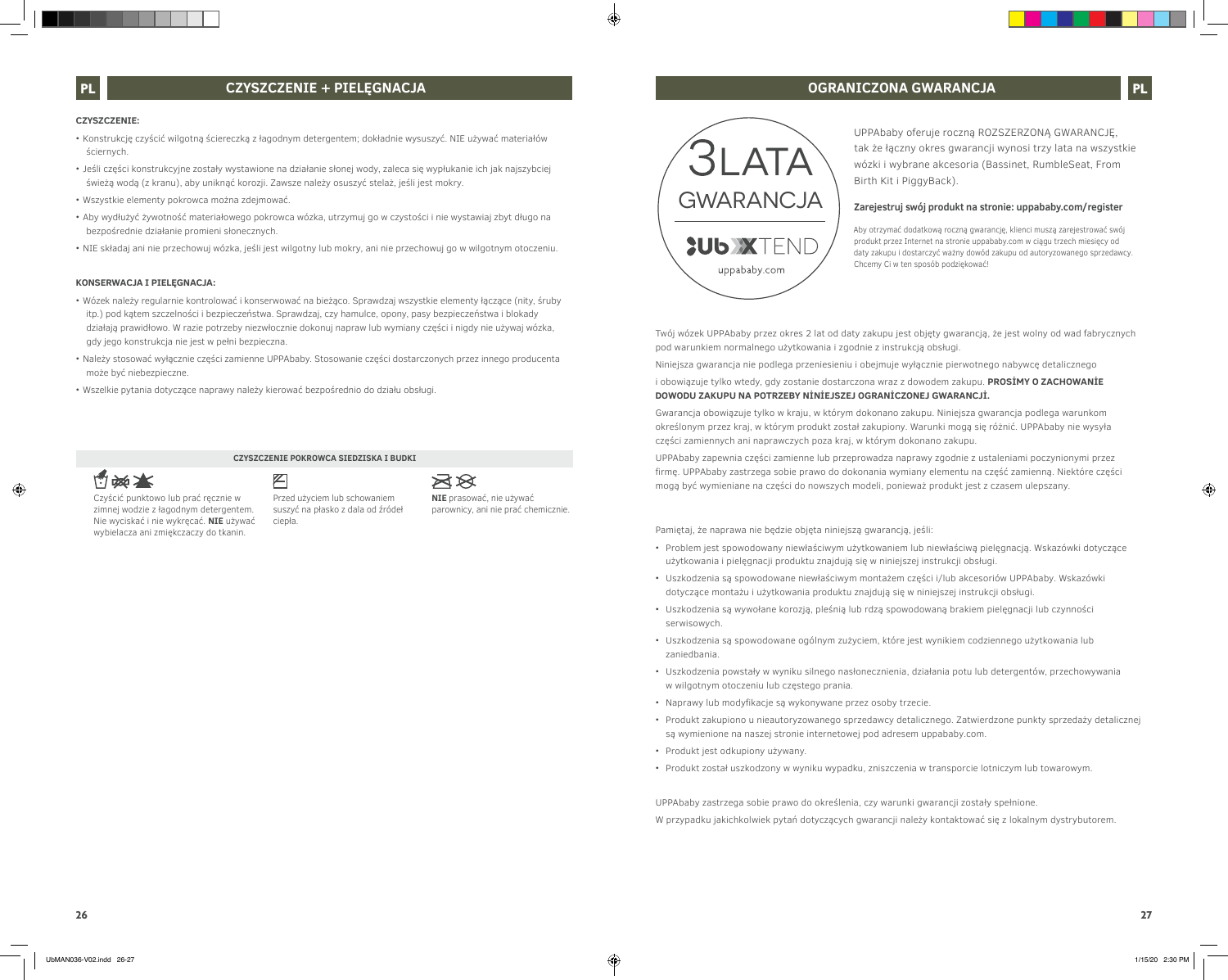# **ÖNEMLİ:**

BU TALİMATLARI İLERİDE KULLANMAK ÜZERE SAKLAYIN. KULLANIMDAN ÖNCE HER ZAMAN TALİMATLARI DİKKATLİCE OKUYUN. BUNLARA UYMAZSANIZ ÇOCUĞUNUZUN GÜVENLİĞİ ETKİLENEBİLİR.

# **AUYARI**

- BİR ÇOCUĞUN GÜVENLİĞİ SİZİN SORUMLULUĞUNUZDADIR.
- **ASLA** çocuğunuzu yalnız bırakmayın.
- Puset koltuğu ünitesi, 6 aydan küçük çocuklar için uygun değildir.
- The UPPAbaby MINU 6 aydan büyük bebekler için uygundur ve çocuğunuzu koltuk başına 15 kg (33 lbs) ağırlığa ve 101 cm (40") boya kadar taşımak üzere tasarlanmıştır. Bunun üzerindeki ağırlıklar tehlikeli ve dengesiz bir duruma yol açabilir.
- Koltuk cebi için maksimum kapasite 0,5 kg (1 lb).
- Saklama sepeti için maksimum kapasite 9 kg (20 lbs).
- Kullanmadan önce tüm kilitleme cihazlarının çalıştığından emin olun.
- Kullanmadan önce çocuk arabası gövdesi, koltuk ünitesi veya araç koltuğu bağlantısı cihazlarının doğru şekilde bağlanıp bağlanmadığını kontrol edin.
- Yaralanmayı önlemek için, bu ürünün katlanması ve açılması sırasında çocuğunuzun uzakta durduğundan emin olun.
- Puset ayarlamaları yapılırken çocukların ve yetişkinlerin hareketli parçalardan uzak durması gerekir. Ürün açılırken veya kapatılırken parmaklarda veya el ve ayaklarda hasar meydana gelebilir.
- Her zaman kenetleme sistemini kullanın.
- Kayma veya düşme sonucu meydana gelebilecek ciddi yaralanmalardan kaçınmak için, ağ kayışı ile tam 5 noktalı kemeri daima bel bandı ve omuz kemerleri ile birlikte kullanın.
- UPPAbaby tarafından onaylanmış olanlar dışındaki aksesuarlar kullanılmamalıdır.
- Üreticinin önerdiği yük aşıldığında veya üretici tarafından tavsiye edilmeyen bir paket çantası, aksesuar veya raf kullanıldığında ya da üniteye asıldığında, ürün dengesiz hale gelebilir.
- Yalnızca UPPAbaby tarafından tedarik edilen veya onaylı yedek parçaları kullanın.
- Dengesizliğe veya garanti kapsamında olmayan yapısal hasara sebep olabileceği için üretici tarafından tedarik edilmemiş parçalarla ürün üzerinde herhangi bir tadilat veya değişiklik **YAPMAYIN**.
- Çocuğun bu ürünle oyun oynamasına **İZİN VERMEYİN**.
- Çocuk ürüne yerleştirilirken veya üründen dışarı alınırken ve park sırasında fren kilitlenmelidir.
- Merdivenlerden yukarı çıkarken veya aşağı inerken ya da yürüyen merdivende çocuğu **ASLA** ürünün içinde bırakmayın.
- Çocuklar yağmurluk takılı olarak üründe yalnız bırakılmamalıdır.
- Güçlü rüzgarlarda yağmurluk takılıyken ürünün dengesi bozulur ve her zaman bir yetişkin tarafından sabitlenmesi gerekir.
- Aşırı ısınmayı ve olası boğulma riskini önlemek için, yağmurluk kapalı alanlarda ve sıcak havalarda çıkarılmalıdır.
- Bu ürün koşu veya paten için uygun değildir.

Aşağıdakilere uyum sağlamak üzere üretilmiştir: EN 1888-1:2018. Tüm kumaşlar Mobilya ve Döşeme Yangın Güvenliği Yönetmeliklerine uygundur.

## **TEMİZLİK:**

- Şasi bölümünü ıslak bir bezle ve yumuşak deterjanla temizleyin; tamamen kurutun. Aşındırıcı temizlik malzemesi KULLANMAYIN.
- Şasi parçaları tuzlu suya maruz kalırsa, paslanmayı önlemek için mümkün olduğunca çabuk temiz (musluk suyu) su ile durulanmasını öneririz. Ana gövde ıslak ise her zaman kurulayın.
- Bütün kumaşlar çıkarılabilir.
- Ürününüzün kumaşının ömrünü uzatmak için temiz tutun ve doğrudan güneş ışığına uzun süre maruz bırakmayın.
- Ürünü nemli veya ıslak halde KATLAMAYIN veya SAKLAMAYIN veya nemli bir ortamda saklamayın.

## **BAKIM VE ONARIM:**

• Bu ürün düzenli olarak kullanıcı denetimi ve bakımını gerektirir. Bütün bağlantı malzemelerini (perçinler, vidalar, vb.) sıkılık ve emniyet açısından kontrol edin. Bütün frenlerin, lastiklerin, koltuk emniyet kemerlerinin ve kilitlerinin doğru çalışıp çalışmadığını kontrol edin. Gerektiği anda hızlı onarım veya yedek parça isteyin ve ürünü yapı bakımından güvenli olmayan bir şekilde kesinlikle kullanmayın.

**KOLTUK VE GÖLGELİK KUMAŞININ TEMİZLENMESİ**

saklamadan önce gölgede düz bi̇r şeki̇lde sererek kurutun.

- Yalnızca UPPAbaby yedek parçaları kullanılmalıdır. Başka bir üreticiden temin edilen parçaların kullanılması emniyetsiz olabilir.
- Herhangi bir onarım sorusu ile ilgili Müşteri Hizmetleri ile irtibata geçin.





Leke temi̇zli̇ği̇ veya soğuk suda yumuşak deterjanla elde yikama. Döndürme veya sikmaya tabi̇ tutmayin. **KESİNLİKLE** ağartici veya yumuşatici kullanmayin.

 $\rtimes\!\!\!\!\times$ 

**KESİNLİKLE** ütülemeyi̇n, buharla temi̇zleme veya kuru temi̇zleme yaptirmayin.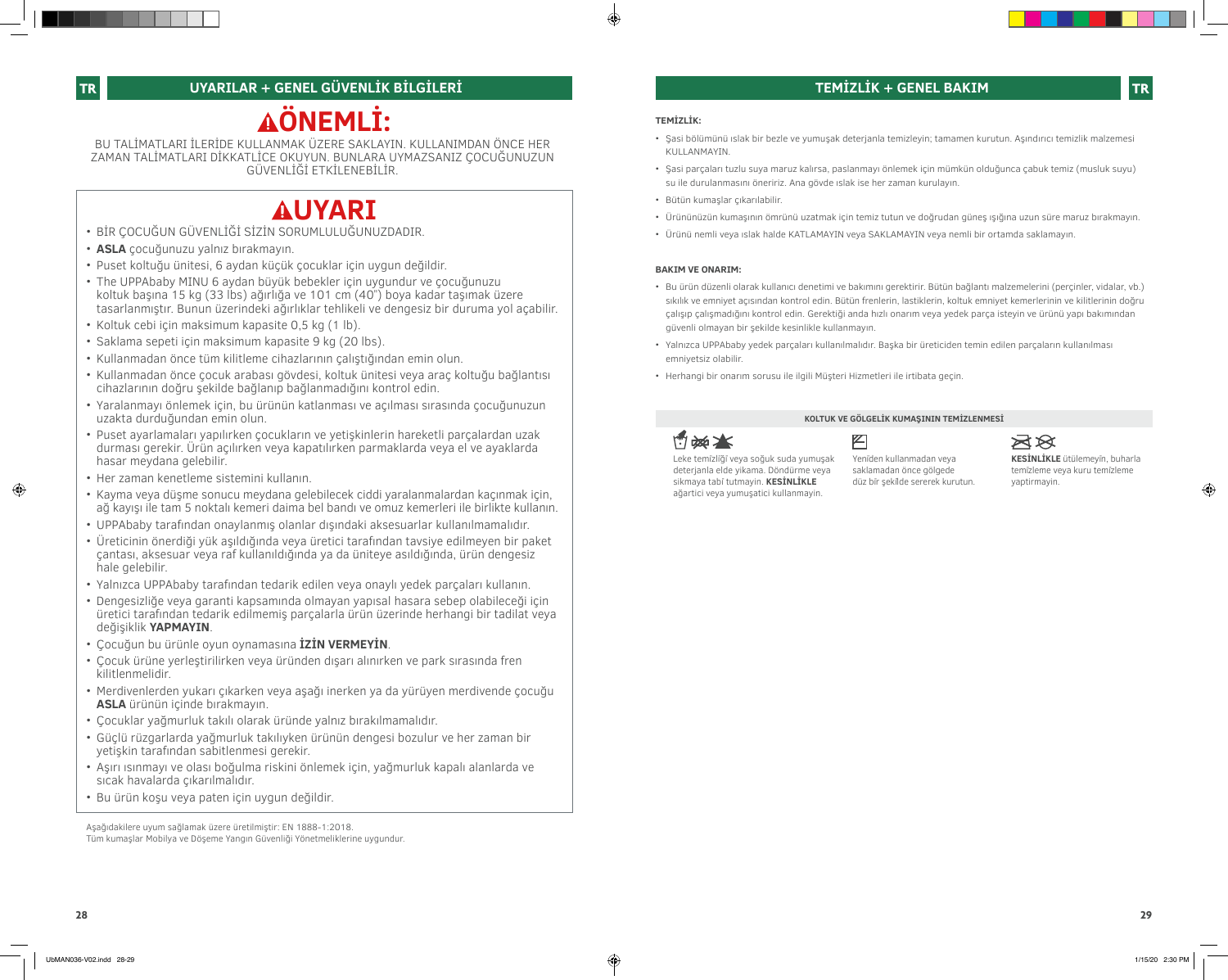**ВНИМАНИЕ**

# **TR SINIRLI GARANTİ**



UPPAbaby tüm pusetlerde ve belirli aksesuarlarda (Sepet Beşik, RumbleSeat, Yeni Doğan Seti ve PiggyBack) toplam üç yıl garanti için bir yıl UZATILMIŞ GARANTİ sunar

# **Ürününüzü uppababy.com/register adresinde kaydettirin**

Bir yıllık ek garantiyi almak için, müşterilerin ürünleri satın aldıktan sonraki üç ay içerisinde ürünlerini uppababy.com adresinde çevrimiçi olarak kaydettirmeleri ve yetkili bayiden alınmış geçerli bir satın alma belgesi sunmaları gerekir. Biz böyle teşekkür ediyoruz!

UPPAbaby ürününüz talimatlara uygun ve normal kullanımda üretimden kaynaklanan hatalara karşı satın alma tarihinden itibaren 2 yıl garanti kapsamındadır.

Bu garanti devredilemez ve sadece ilk bireysel alıcıya sağlanmıştır ve sadece satın alma belgesiyle birlikte sunulduğu zaman geçerlidir. **LÜTFEN BU SINIRLI GARANTİ İÇİN SATIN ALMA BELGESİNİ SAKLAYIN.**

Bu garanti sadece ürünün ilk satın alındığı ülkede geçerlidir. Bu garanti ürünlerin satın alındığı ülkece belirlenen koşullara tabidir. Koşullar değişkenlik gösterebilir. UPPAbaby ürünün satın alındığı ülkenin dışına yedek veya onarım amaçlı parçaları sevk etmez.

UPPAbaby şirket tarafından uygun görülen şekilde yedek parçaları sağlar veya onarımları yürütür. UPPAbaby ürünü yedek bir parça ile değiştirme hakkını saklı tutar. Bazı parçalar, ürün zaman içinde iyileştirildiği için daha yeni model parçalar ile değiştirilebilir.

Lütfen onarım konusunun aşağıdaki durumlarda bu garanti kapsamında OLMAYACAĞINI göz önüne alın:

- Sorunun yanlış kullanım veya yetersiz bakımdan kaynaklanması. Ürünün kullanımı ve bakımı konusunda rehberlik için lütfen bu talimat el kitabına bakın.
- UPPAbaby parçalarının ve/veya aksesuarlarının uygunsuz kurulumu nedeniyle hasar oluşması. Ürünün kurulumu ve kullanımı konusunda rehberlik için lütfen bu talimat el kitabına bakın.
- Bakım veya servis eksikliği nedeniyle paslanma, küflenme veya aşınma hasarı oluşması.
- Her gün kullanım veya ihmal sonucunda, genel aşınma ve yıpranma nedeniyle hasar oluşması.
- Güneşin yoğunluğu, ter, deterjan, nemli yerde saklama veya sık sık yıkama nedeniyle hasar oluşması.
- Onarımların veya tadilatların üçüncü bir tarafça yapılması.
- Ürünün yetkili olmayan bir perakendeciden satın alınması. Onaylı perakendeciler web sitemizde sıralanmıştır: uppababy.com.
- Ürünün ikinci el olması.
- Ürünün kaza, hava yolu veya navlun hasarı nedeniyle hasar görmesi.

UPPAbaby garanti kayıtlarının ve şartlarının karşılanıp karşılanmadığını belirleme hakkını saklı tutar. Eğer garanti konusunda sorularınız varsa lütfen bulunduğunuz yerdeki dağıtımcınız ile iletişime geçin.

СОХРАНИТЕ ЭТУ ИНСТРУКЦИЮ НА СЛУЧАЙ НЕОБХОДИМОСТИ. ПЕРЕД ИСПОЛЬЗОВАНИЕМ ИЗДЕЛИЯ ВНИМАТЕЛЬНО ИЗУЧИТЕ ИНСТРУКЦИЮ. НЕСОБЛЮДЕНИЕ ТРЕБОВАНИЙ, ИЗЛОЖЕННЫХ В ИНСТРУКЦИИ, МОЖЕТ ПОВЛИЯТЬ НА БЕЗОПАСНОСТЬ ВАШЕГО РЕБЕНКА.

# **ПРЕДУПРЕЖДЕНИЕ**

- ВЫ ВСЕГДА НЕСЕТЕ ОТВЕТСТВЕННОСТЬ ЗА БЕЗОПАСНОСТЬ СВОЕГО РЕБЕНКА.
- **НИКОГДА** не оставляйте детей без присмотра.
- Прогулочный блок предназначен для детей старше 6 месяцев.
- Коляска UPPAbaby MINU предназначается для детей старше 6 месяцев весом до 15 кг и ростом до 101 см. Превышение указанного веса может привести к опасной потере устойчивости изделия.
- Кармашек рассчитан на вес не более 0,5 кг.
- Корзина рассчитана на вес не более 9 кг.
- Перед использованием изделия убедитесь в том, что все фиксирующие приспособления надежно закреплены.
- Перед началом использования убедитесь, что корпус коляски, прогулочный блок и адаптер для автокресла установлены правильно.
- Во избежание травм складывать и раскладывать коляску необходимо на безопасном расстоянии от ребенка.
- При регулировке коляски следите за тем, чтобы ее подвижные компоненты не травмировали находящихся рядом детей или взрослых. Во время раскладывания и складывания изделия существует риск повреждения пальцев и конечностей.
- Всегда используйте систему ремней безопасности.
- Обязательно используйте ремень безопасности с 5 точками крепления, паховый ремень, поясной ремень и плечевые ремни, чтобы не допустить соскальзывания или выпадения ребенка.
- Используйте только дополнительные принадлежности, одобренные компанией UPPAbaby.
- Превышение рекомендуемой производителем нагрузки, а также использование сумок, дополнительных принадлежностей или держателей, не одобренных производителем, может привести к потере устойчивости изделия.
- Используйте только оригинальные запчасти или запчасти, утвержденные компанией UPPAbaby.
- **НЕ ВНОСИТЕ** изменения в конструкцию изделия и не используйте не оригинальные компоненты, поскольку это может привести к потере устойчивости изделия и к в озникновению конструктивных повреждений, не покрываемых гарантией.
- **НЕ РАЗРЕШАЙТЕ** своему ребенку играть с данным изделием.
- При посадке и высадке ребенка, а также во время парковки необходимо ставить коляску на тормоз.
- **НИКОГДА НЕ ОСТАВЛЯЙТЕ** ребенка в коляске во время спуска или подъема по ступенькам или в лифте.
- Не оставляйте без присмотра коляску с ребенком, если на ней установлен дождевик.
- Если на коляске установлен дождевик, то сильный ветер может привести к потере устойчивости. В такой ситуации коляску должен постоянно придерживать взрослый.
- Внутри помещения и в жаркую погоду дождевик необходимо снимать, в противном случае возникает опасность перегрева и удушья.
- Это изделие не предназначено для бега или катания на коньках.

Производитель гарантирует соответствие изделия следующим нормативам: EN 1888-1:2018. Все использованные материалы соответствуют требованиям регламента противопожарной безопасности длямебели (Furniture and Furnishings Fire Safety Regulations).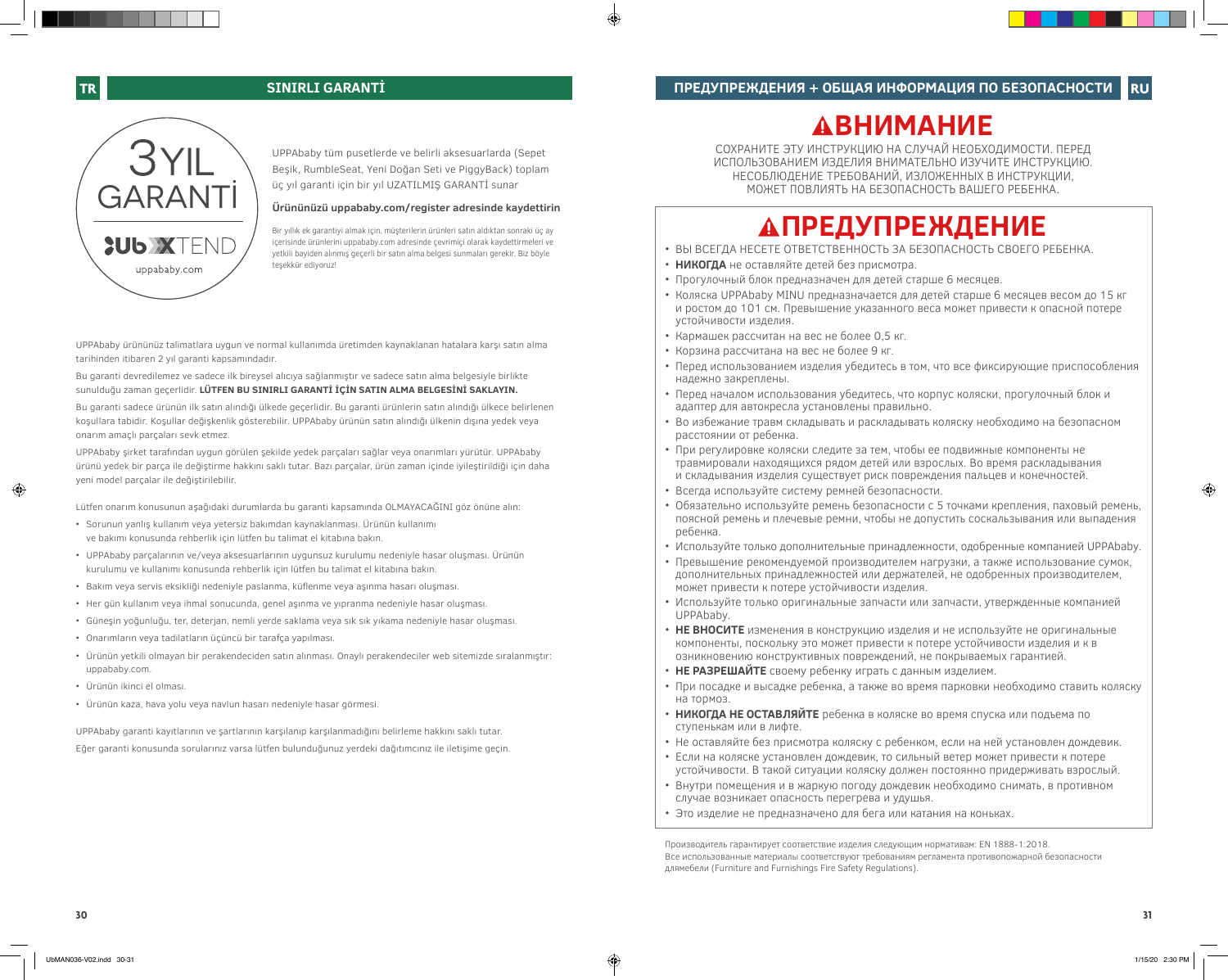### **ОЧИСТКА:**

- Раму изделия можно очищать влажной тканью, смоченной мягким моющим средством. Выполняйте очистку с максимальной тщательностью. НЕ ИСПОЛЬЗУЙТЕ абразивные чистящие средства.
- Для недопущения коррозии при попадании на раму изделия соленой воды рекомендуется в кратчайшие сроки промыть её пресной (водопроводной) водой. В случае намокания рамы ее необходимо высушить.
- Вся обивка изделия является съемной.
- Поддерживайте обивку в чистоте и не допускайте длительного воздействия на нее прямых солнечных лучей. Это позволит продлить срок службы изделия.
- НЕ СКЛАДЫВАЙТЕ И НЕ ХРАНИТЕ изделие во влажном виде, а также во влажной среде.

## **РЕМОНТ И ОБСЛУЖИВАНИЕ:**

- Регулярно осматривайте изделие и при необходимости выполняйте его обслуживание. Следите за с остояниемвсех крепежных элементов (заклепок, винтов и т. д.). Проверяйте работоспособность тормозных механизмов, состояние колес, ремней безопасности и застежек. При необходимости выполняйте ремонт или замену поврежденных компонентов. Использование изделия допускается только в том случае, если оно обеспечивает структурную безопасность.
- Разрешается использовать только запчасти UPPAbaby. Использовать детали другого производителя может бытьнебезопасно.
- По всем вопросам, связанным с ремонтом, обращайтесь в службу поддержки покупателей.

É

**ОЧИСТКА СИДЕНЬЯ, НАРУЖНОЙ ОБИВКИ ЛЮЛЬКИ-ПЕРЕНОСКИ И ОБИВКИ КАПОРА**



Удаляйте пятна или стирайте вручную в холодной воде, используя мягкое моющее средство. **НЕ ОТБЕЛИВАЙТЕ.**

Перед дальнейшим использованием или хранением высушите на плоской поверхности, защищенной от прямых солнечных лучей.

 $\rtimes\!\!\!\!\times$ **НЕ ГЛАДЬТЕ** и не подвергайте химической чистке.



**ОГРАНИЧЕННАЯ ГАРАНТИЯ RU**

UPPAbaby предлагает РАСШИРЕННУЮ ГАРАНТИЮ на один год (при общей продолжительности гарантийного периода не более 3 лет) на все прогулочные коляски и некоторые дополнительные принадлежности (люльку, RumbleSeat, набор From Birth Kit и платформу PiggyBack).

### **Зарегистрируйте покупку на сайте uppababy.com/register**

Чтобы получить дополнительный год гарантии, покупатель должен зарегистрировать товар на сайте uppababy.com в течение трех месяцев с даты приобретения от авторизованного розничного продавца, предоставив действительное доказательство совершения покупки. Это наша благодарность за вашу лояльность!

В отношении изделия UPPAbaby действует гарантия отсутствия производственных дефектов сроком на 2 года со дня покупки при условии надлежащего использования в соответствии с правилами эксплуатации. Данная гарантия не может быть передана, действует только для изначального розничного покупателя и действительна только при предоставлении подтверждения покупки. **Сохраняйте подтверждение покупки в течение периода действия ограниченной гарантии.** 

Гарантия действительна только в изначальной стране покупки. Данная гарантия действует в соответствии с законодательством страны, в которой было приобретено изделие. Условия могут различаться. Компания UPPAbaby не отправляет сменные компоненты или запчасти для ремонта за пределы страны покупки.

Компания UPPAbaby сама устанавливает порядок предоставления сменных компонентов и выполнения ремонта. Компания UPPAbaby оставляет за собой право предоставлять сменные компоненты. Некоторые компоненты могут заменяться более новыми моделями по мере модернизации прогулочной коляски.

Обратите внимание, что случай НЕ является гарантийным, если:

- Неисправность возникла по причине неправильной эксплуатации или некачественного технического обслуживания. Инструкции по эксплуатации и техническому обслуживанию прогулочной коляски см. в этом руководстве.
- Неисправность возникла по причине неправильной установки компонентов и/или аксессуаров UPPAbaby. Инструкции по сборке и эксплуатации прогулочной коляски см. в этом руководстве.
- Повреждения вызваны коррозией, плесенью или ржавчиной, возникшими по причине недостаточного технического обслуживания.
- Повреждения вызваны обычным износом в результате ежедневной эксплуатации или небрежного обращения.
- Повреждения вызваны интенсивным солнечным излучением, попаданием пота, моющими веществами, хранением во влажном месте или частым мытьем.
- Неисправность возникла по причине выполнения ремонта или модификации сторонними специалистами.
- Прогулочная коляска приобретена в неофициальном розничном магазине. Утвержденные продавцы указаны на нашем веб-сайте uppababy.com.
- Прогулочная коляска куплена бывшей в употреблении.
- Прогулочная коляска повреждена случайно, либо во время перевозки воздушным или ины транспортом.

Компания UPPAbaby оставляет за собой право определять выполнение гарантийных условий. По всем вопросам относительно гарантии обращайтесь к местному дистрибьютору.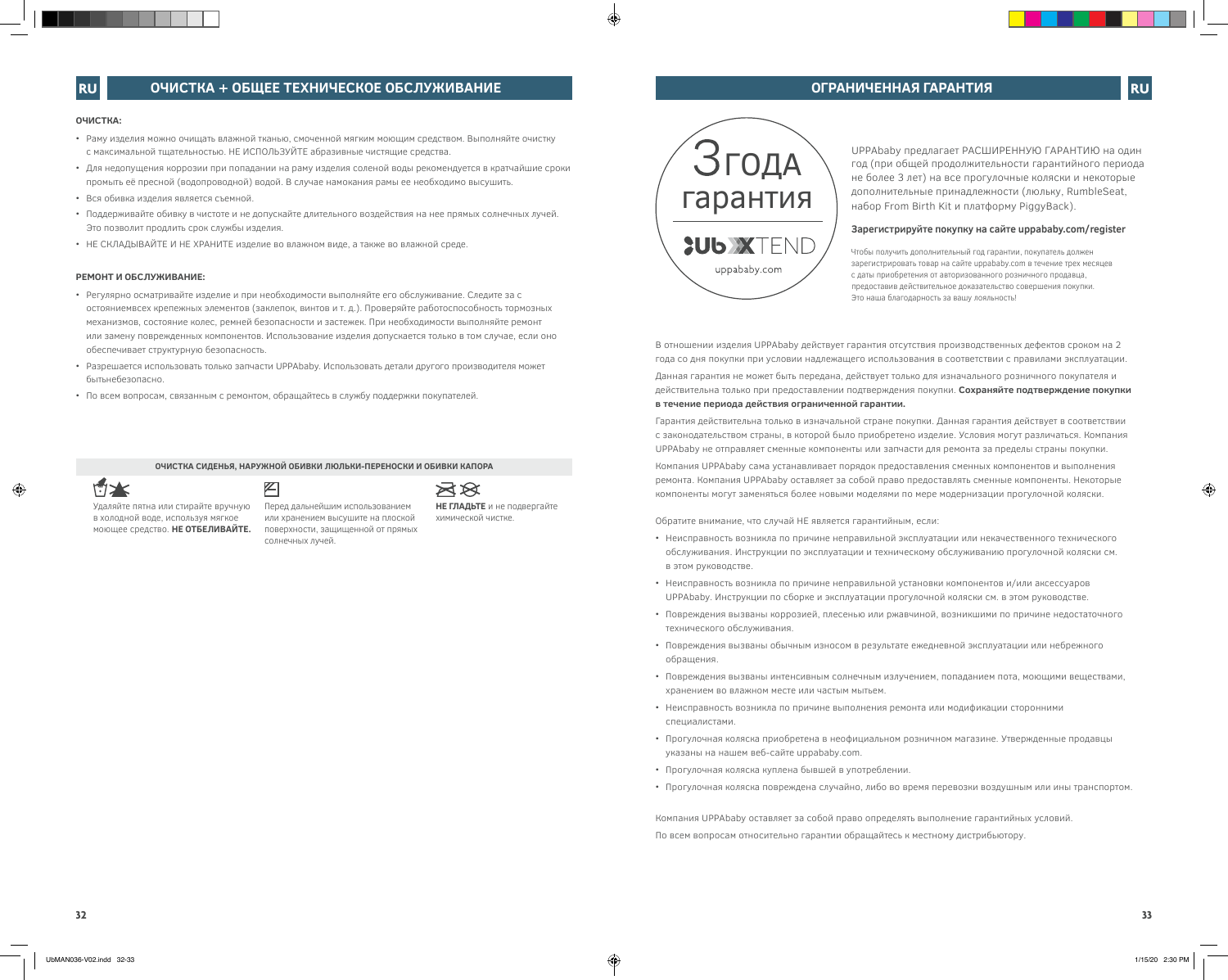# **HE ניקוי + תחזוקה כללית**

# **אחריות מוגבלת HE**

### **ניקוי:**

- יש לנקות את השלדה עם מטלית טבולה קלות בדטרגנט עדין ולאחר מכן, לייבש בצורה יסודית. אין להשתמש בחומרים שוחקים.
- אם חלקי השלדה נחשפו למי מלח, אנו ממליצים לשטוף אותם במי ברז מתוקים מוקדם ככל האפשר על מנת למנוע קורוזיה. יש לייבש את המסגרת עם הירטבותה.
	- ניתן להסיר את כל הבדים.
- על מנת לאריך את חיי הבדים שעל המוצר שלך, יש לשמור עליהם נקיים ולא להשאיר את המוצר באור שמש ישיר למשך זמן רב.
	- אסור לקפל או לאחסן את המוצר כשהוא רטוב או לח או לאחסנו בסביבה לחה.

### **תחזוקה ותיקונים:**

• על המשתמש לבדוק את המוצר ולתחזק אותו באופן סדיר. כדי לוודא הידוק ובטיחות, יש לבדוק את כל הציוד המחבר )מסמרות, ברגים וכד'). יש לבדוק את פעולתם התקינה של כל הבלמים, הצמיגים, רתמות המושב והנעילות. יש לתקן ולהחליף בצורה מיידית לפי הצורך. אסור להמשיך להשתמש במוצר אם אינו בטוח לחלוטין מבחינה מבנית.

**ניקוי בדי מושב וגגון** 

• יש להשתמש אך ורק בחלקי חילוף של UPPABABY. שימוש בחלקי חילוף שסופקו על ידי יצרנים אחרים עלול להיות מסוכן.

P

• מחלקת שירות לקוחות תשמח לענות על כל שאלה בנושאי תיקונים.



 **ניקוי מקומי או בכביסת יד במים קרים עם דטרגנט עדין. ללא סחיטה. אין להשתמש במלבין או במרככי כביסה.**



**ישיר לפני שימוש מחודש או אחסון.** 



UPPAbaby מציעה אחריות מורחבת של שנה למשך עד 3 שנים על

**רשום את המוצר שלך בכתובת: register/com.uppababy**

כל העגלות, הטיולונים ועל אביזרים נבחרים (מרכב שכיבה, מושב RumbleSeat, ערכת לידה ומשטח PiggyBack להרכבת ילד נוסף).

כדי לקבל אחריות לשנה נוספת, הלקוחות חייבים לרשום את המוצר שלהם באתר האינ־ טרנט uppababy.com בתוך 3 חודשים ממועד הרכישה, ולהציג קבלה תקפה ממשווק מורשה. זו הדרך שלנו לומר תודה!

> אנו מתחייבים שמוצר UPPAbaby סופק לך כשהוא נקי מפגמי ייצור למשך תקופה של שנתיים ממועד הרכישה בתנאי שימוש רגילים וציות להוראות ההפעלה.

לא ניתן להעביר אחריות זו והיא מתייחסת רק לחנות המקורית שבה נקנה הפריט. היא תקפה רק בלוויית קבלה או הוכחת קנייה אחרת. **יש לשמור על הוכחת קנייה לצורך אחריות מוגבלת זו.**

האחריות תקפה רק במדינה המקורית בה בוצעה הקניה. אחריות זו כפופה לתנאים שנקבעו במדינה שבה נרכשו הפריטים. התנאים עשויים להשתנות.

UPPAbaby לא תשלח חלקי חילוף או חלקים לתיקון אל מחוץ למדינה שבה נרכשו הפריטים.

UPPAbaby תספק חלפים או תבצע תיקונים כפי שהחברה תמצא לנכון.

UPPAbaby שומרת לעצמה את הזכות להחליף פריט בפריט חלופי. יש חלקים העשויים להיות מוחלפים בחלקים מדגם חדש יותר שכן הפריט משתפר עם הזמן.

### **לתשומת לבכם, האחריות לא תכסה תיקונים אם:**

אחריות

**לשלוש**שנים

עם

**SUB XTEND** 

uppababy.com

- הבעיה נגרמה עקב שימוש לרעה או תחזוקה גרועה. יש לעיין במדריך זה לקבלת הנחיות על השימוש בפריט ועל תחזוקתו.
	- נזק נגרם על ידי התקנה לא נאותה של חלקים ו/או אביזרים של UPPAbaby. יש לעיין במדריך זה לקבלת הנחיות על הרכבת הפריט ועל השימוש בו.
		- הנזק הוא קורוזיה, עובש או חלודה שנגרמו על ידי חוסר תחזוקה או שירות.
			- הנזק נגרם עקב בלאי כללי שהוא תוצאה של שימוש יומיומי או הזנחה.
		- הנזק נגרם עקב שמש חזקה, זיעה, חומרי ניקוי, אחסון בתנאים לחים או כביסות תכופות.
			- בוצעו בפריט תיקונים או שינויים על ידי צד שלישי.
		- הפריט נרכש אצל גורם לא מורשה. החנויות המורשות מופיעות באתר שלנו בכתובת com.uppababy.
			- פריט הוא יד שנייה.
			- הפריט ניזוק עקב תאונה או נזק שנגרם על ידי חברת תעופה או חברת הובלה.

UPPAbaby שומרת לעצמה את הזכות לקבוע באם כובדו תנאי האחריות. לשאלות כלשהן בנוגע לאחריות, נא לפנות למפיץ המקומי, פופון בע"מ.

מיובא ע"י: פופון בע"מ, החרושת 19 , מרכז קידר, רעננה | מיוצר בסין. info@poupon.co.il | 03-6422533 :טלפון

**5**

**6**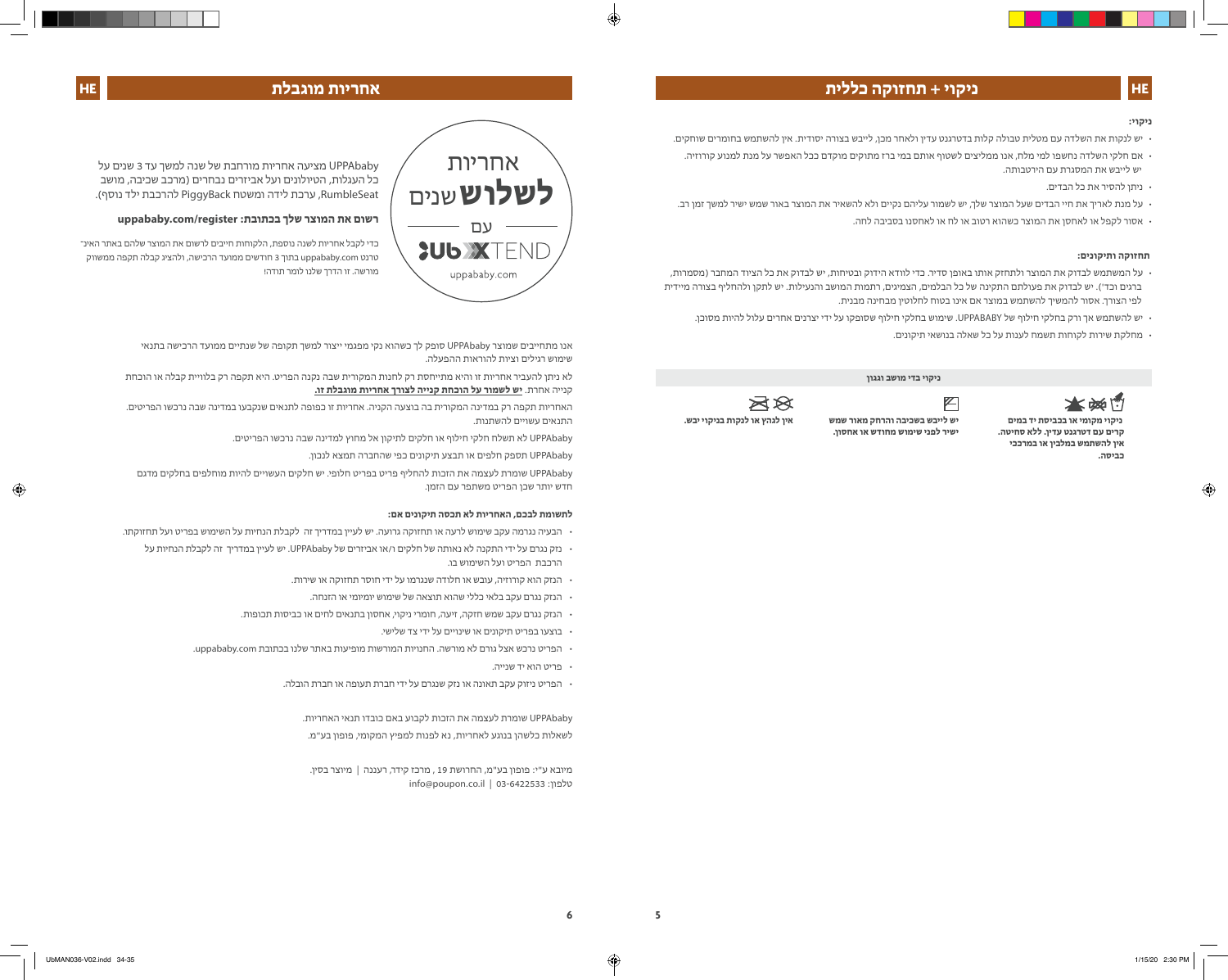# **AR الضمان المحدود**



.<br>تقدم شركة UPPAbaby ضمانًا ممتدًا لمدة سنة واحدة خلال 3<br>. بقدم شركة OPPAbaby صمانا ممتدا لمدة سنة واحدة حلال 3<br>سنوات بشكل إجمالي على جميع عربات الأطفال، ومقاعد السيارات،<br>ومجموعة منتقاة من الكماليات (سرير الوليد، ومقعد الطفل، من طقمر الولادة وحمالة الطفلَ على الظّهر). ٛ

# **register/com.uppababy َ قم بتسجيل منتجك عىل موقع ا إلن� <sup>ت</sup> نت:**

للحصول على الضمان الإضافي لمدة سنة إضافية، يجب على العملاء تسجيل منتجهم على موقع<br>.. ف الإنترنت uppababy.com في غضون ثلاثة شهور من الشراء وتقديم قسيمة شراء سارية من موزع ف معتمد. إنها طريقتنا لتقديم الشكر إليك!

> بتم ضمان منتج UPPAbaby لخلوه من أي عيوب تصنيع لمدة سنتين ابتداءً من تاريخ الشراء في ظل الاستعمال العادي ووفقًا ف لتعليمات التشغيل.

> أهذا الضمان غير قابل للتحويل، كما أنه يمتد فقط إلى مشتري التجزئة الأصلي ويكون صالحًا فقط للمشتري إذا تمر تقديم هذا الضمان مع دليل ش<sub>ا</sub>ئه المنتج. **يرجى الاحتفاظ بدليل الش<sub>ا</sub>اء لهذا الضمان المحدود.**

ي أبكون هذا الضمان صالحًا فقط في دولة الشراء الأصلية. يكون هذا الضمان خاضعًا للحالات المنصوص عليها من قِبل الدولة والتي ف نتم فيها شءا العناص. علمًا بأنه قد تتباين هذه الحالات. لن تقوم UPPAbaby بشحن قطع الغيار أو أجزاء الاستبدال أو الإصلاح ش من دولة خارج دولة ال�اء.

تقدم UPPAbaby قطع الغيار أو تقوم بإجراء عمليات الإصلاح حسبما يتمر تحديد ذلك مناسبًا من قبل الش<sub>ر</sub>كة. تحتفظ UPPAbaby لنفسها بالحق في تغيير العناصر مع قطع الاستبدال.<br>لنفسها بالحق في تغيير العناصر مع قطع الاستبدال. يجوز استبدال قطع الغيار مع قطع غيار طراز أفضل وذلك نظرًا لأن العنصر ف يتم تحسينه مع مرور الوقت.

> برجى ملاحظة أن الضمان يشمل تغطية مشكلة الإصلاح، في حال: ف

- ن يكون سبب المشكلة هي سوء االستخدام أو ضعف الصيانة. يرجى الرجوع إىل دليل التعليمات حول إرشادات استخدام العنص والصيانة.
- ۰ يتسبب التركيب غير السليم لقطع غيار و/أو ملحقات UPPAbaby في تلف المنتج. يرجى الرجوع إلى دليل التعليمات للاطلاع ف عىل إرشادات حول مجموعة المنتج واستخدامها.
	- · تلف المنتج نتيجة التآكل أو التعفن أو الصدأ يعتبر سببًا جراء ضعف الصيانة أو الخدمة**.**
	- · تلف المنتج نتيجة لأحداث التآكل والبلي العامة والتي تعتبر نتيجة الاستخدام اليومي أو الإهمال.<br>· أ
	- ، تلف المنتج نتيجة التخزين تحت أشعة الشمس أو العرق أو المنظفات أو التخزين في الأماكن الرطبة أو الغسيل المتكرر. ف
		- تنفيذ عمليات ا إلصالح أو التعديالت من قبل طرف ثالث.
- ، شراء العنصر من بائع تجزئة غير مصرح له. يرجى زيارة الموقع الإلكتروني للاطلاع على قائمة بالبائعين المعتمدين: uppababy.com.
	- يكون العنرص مستعمل.
	- · تلف المنتج كنتيجة لحادثة أو تلف في الشحن الجوي أو إجراءات الشحن.<br>. ف

تحتفظ UPPAbaby لنفسها بالحق في تحديد ما إذا كان قد تمر استيفاء شروط وأحكامر الضمان. إذا كان لديك أية استفسارات بشأن ف ي الضمان، يرجى التواصل مع الموزع المحل لديك.

# **חשוב-שמור לשימוש עתידי-קרא בקפידה**

יש לקרוא בעיון ולשמור לשימוש עתידי את כל חוברות המידע וההנחיות המצורפות למוצר. יש לקרוא את ההנחיות בתשומת לב לפני השימוש. בטיחות ילדך עשויה להיות מושפעת באופן שלילי אם לא תפעל/י לפי ההנחיות.

# **אזהרה**

- בטיחותו של ילדך בידיך.
- **לעולם** אין להשאיר את ילדך ללא השגחה.
- יש לוודא לפני השימוש שכל התקני הנעילה במצב נעול.
- למניעת פציעה יש להרחיק את ילדך בעת פתיחה או קיפול של העגלה
	- אין לאפשר לילדך לשחק עם העגלה.
	- יחידת הישיבה אינה מתאימה לשימוש לילד מתחת לגיל 6 חודשים.
		- יש להשתמש תמיד ברתמת הבטיחות.
- לפני השימוש יש לוודא שהתקני החיבור של מרכב השכיבה או יחידת המושב או מושב הרכב, מחוברים כיאות.
	- מוצר זה אינו מתאים לריצה או החלקה.
	- ה-MINU UPPAbaby מותאם לתינוקות מגיל 6 חודשים ומתוכנן לתמוך בילד במשקל עד 15 ק"ג ובגובה של עד 101 ס"מ. משקל עודף עלול לגרום לחוסר יציבות מסוכן.
		- המשקל המרבי המותר בסל האחסון הוא 9 ק"ג.
			- קיבולת מקסימלית לכיס המושב 0.5 ק"ג.
			- טיולון זה מיועד לשימוש עם ילד אחד בלבד.
- יש להרחיק ילדים ומבוגרים מחלקים נעים בזמן ביצוע התאמות לטיולון. תיתכן פגיעה באצב־ עות או באברים בולטים בעת פתיחת המוצר וסגירתו.
- על מנת להימנע מפציעה רצינית כתוצאה מהחלקה או נפילה, יש להשתמש ברתמת בטיחות בעלת 5 הנקודות המלאה עם רצועת המפשעה בשילוב עם חגורת המותן וחגורות הכתפיים.
	- אין להשתמש באביזרים שאינם מאושרים על ידי UPPAbaby .
	- המוצר עלול להפוך ללא יציב אם יש חריגה מהמלצת היצרן בנוגע למשקל או אם נעשה שימוש בתיק, באביזר או במתלה שאינו מומלץ על ידי היצרן או אם מי מאלה מחובר לידית או/וגם לחלק האחורי של משענת הגב או/וגם לצדי העגלה.
		- יש להשתמש רק בחלפים שסופקו על ידי UPPAbaby או שאושרו על ידם.
- **אסור** להכניס למוצר שינויים או התאמות כלשהם באמצעות חלקים שלא סופקו על ידי היצרן, מכיוון שאלה עלולים לגרום לחוסר יציבות או לנזק למבנה, שלא יהיו מכוסים על ידי אחריות כלשהי.
- יש לנעול את הבלם כאשר מוציאים או מכניסים את הילד מתוך המוצר וכשזה במצב חנייה.
	- על הפגושים להיות מחוברים בכל עת.
	- **אין** להרים את המוצר בפגוש מחשש לניתוקו.
	- **אסור** להשאיר ילד במוצר במהלך עלייה או ירידה במדרגות או בעת שימוש בדרגנוע.
		- אין להשאיר ילדים ללא השגחה במוצר כאשר מגן הגשם מותקן.
- יציבות המוצר תיפגע ברוחות חזקות כאשר מגן הגשם מותקן ועל מבוגר לייצב אותו בכל עת.
- יש להסיר את מגן הגשם כאשר נמצאים במבנה סגור או במזג אוויר חם מחשש להתחממות יתר וסכנה אפשרית של חנק.
- בשימוש עם מושב רכב: עגלה זו אינה מהווה תחליף לעריסה או למיטה. אם ילדך צריך לישון, יש להשכיבו במרכב שכיבה מתאים, בעריסה או במיטה.

 מיוצר בתאימות ל: 1888-1:2018. EN כל הבדים עומדים בתקנות הבטיחות באש בריהוט ומתקנים. דגם המוצר נבדק ואושר ע"י מכון התקנים כמתאים לדרישות התקן הרשמי ת"י 1888 הערה: האישור אינו מעיד על בדיקת כל יחידת מוצר.

**3**

**4**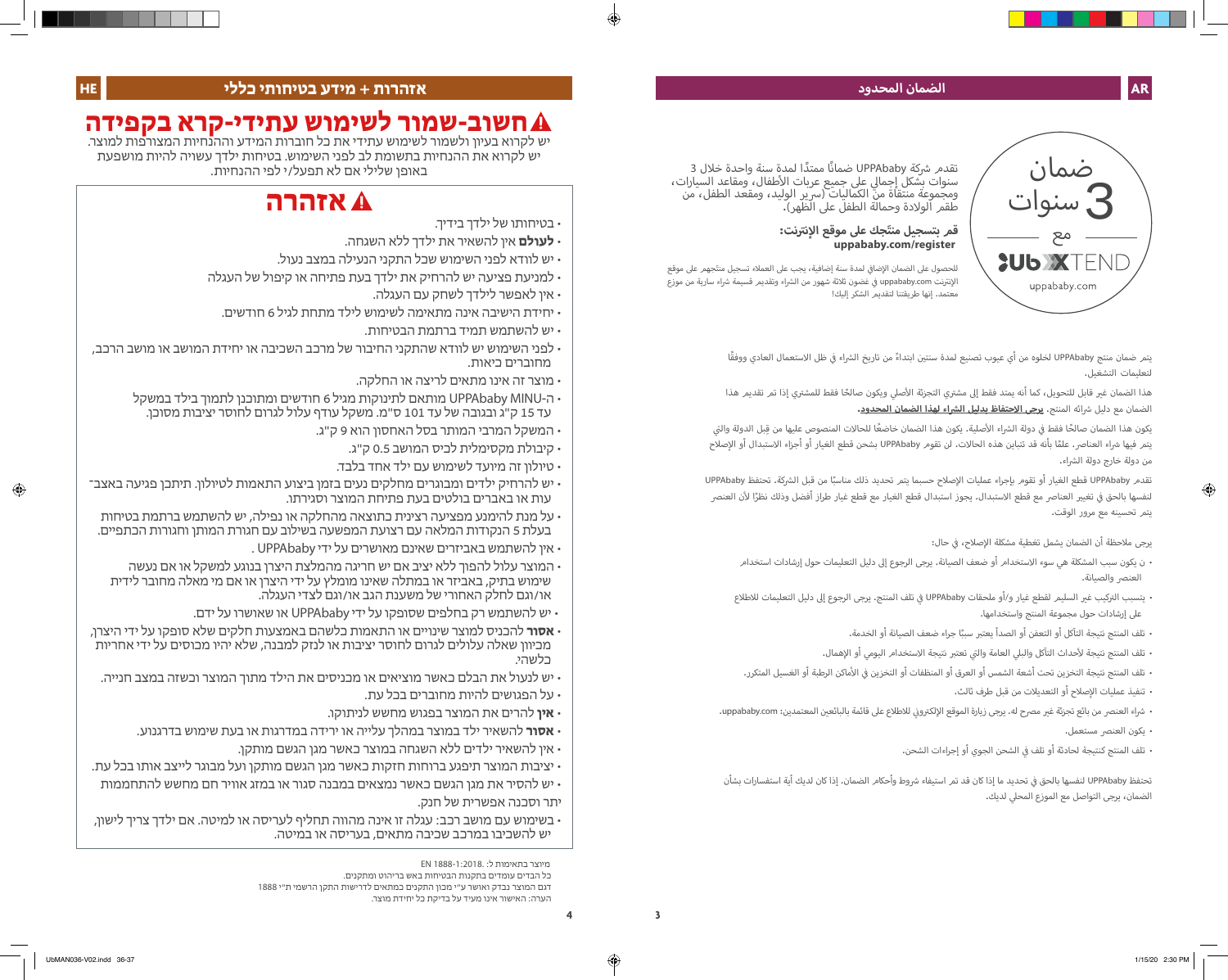# **هام**

يجب الاحتفاظ بهذه التعليمات للرجوع إليها في المستقبل. يجب دائمًا قراءة التعليمات بعناية قبل الاستخدام.<br>-ف فقد تتأثر سلامة الطّفل في حالة عدم اتباع تلك التعليمات. ف

# **تحذير**

- تعتبر سالمة الطفل مسؤوليتك الخاصة.
	- ً ال تترك طفلك أبدا دون مراقبة.
- .<br>• وحدة مقعد الأطفال غير مناسبة للأطفال ممن همر دون سن 6 أشهر.
- ֧֧֧֧֦֧֧ׅ֧֦֧֚֚֚֘֝֝֝֟֓֝֬֝֬֝֓֝֬֝֓֝֬֝֬֝֓֝֬֝֓֝֬֝֟֓֝֬֜֓ · يعتبر MINU من UPPAbaby مناسبًا للأطفال ابتداءً من حديثي الولادة، وهو مصمم لتثبيت طفلك ابتداءً من<br>عمر الرضاعة حتى بداية قدرته على المشي حتى وزن 15 كجم (33 رطلاً) لكل مقعد ولطول قامة يبلغ 101 سمر (40 بوصة). قد يتسبب الوزن الزائد في انعدام الاتزان بدرجة تمثل خطورة.
	- أقصى سعة لجيب المقعد 5 كجم )1 رطل(.
	- أقصى وزن لسلة التخزين هو 9 كجم )20 رطل(.
	- تأكد من تعشيق جميع أجهزة القفل قبل االستخدام.
- وتحقق تركيب من أجهزة جسمر عربة الرضع، أو وحدة المقعد أو توصيل ملحقات المقعد بشكل صحيح قبل<br>الاستخدام .
	- ولتجنب ا إلصابة، يجب التأكد من إبعاد الطفل عند طي هذا المنتج وفرده.
- ُدفع باليد. فقد يحدث أجزاء المتحركة عند تنفيذ عمليات الضبط لكرسي ي أطفال والكبار عن ال · يجب إبعاد الأطفال والكبار عن الأجزاء المتحركة ع<br> تلف للأصابع أو الأطراف عند فتح المنتج أو غلقه.
	- ً يجب دائما استخدام نظام التقييد.
- ولتجنب الإصابة الخطيرة بسبب الانزلاق أو السقوط، يجب دائمًا استخدام حبل ربط الطفل المكون من<br>خمس فتحات بالكامل مع الشريط المتشعب وسير الخصر وسيور الكتف.
	- ويجب عدم استخدام ملحقات خالف المعتمدة بواسطة شركة UPPAbaby.
- قد يكون المنتج غير ثابت في حالة الزيادة على الحمل الذي أوصت به جهة التصنيع، أو في حالة استخدام<br> حقيبة خارجية أو ملحقات أو حامل خلاف الذي أوصت به جهة التصنيع أو التعليق من الوحدة.
	- يجب استخدام قطع الغيار التي توفرها UPPAbaby أو المعتمدة من قبلها فقط عند االستبدال.
- أن ذلك يمكن أن يتسبب في عدم االستقرار أو حدوث تلف هيكلي ال يغطيه الضمان. ال تقم بإجراء تعديالت أو تغييرات على المنتج باستخدام أجزاء غير موردة من الشركة الصانعة، ل
	- أطفال يلعبون بهذا المنتج. ال تترك ال
	- يجب قفل الفرامل أثناء وضع الطفل في المنتج أو إخراجه منه، وعند الركن.
	- ال تترك الطفل في المنتج أثناء نزول الساللم أو صعودها، أو استخدام مصعد.
	- ر<br>· يجب عدم ترك الأطفال دون مراقبة عند وضعهم في المنتج مع فرد غطاء الوقاية من المطر.
- أوقات. سيتأثر ثبات المنتج عند هبوب الرياح الشديدة مع فرد غطاء الوقاية من المطر ويجب على أحد الكبار تثبيت المنتج في جميع ال
- سب بي سبيح سي سبي<br>• يجب فك غطاء الوقاية من المطر عند التواجد في الأماكن الداخلية وفي الأجواء الحارة لمنع الزيادة المفرطة<br> للحرارة والخطورة المحتملة للاختناق.
	- هذا المنتج غير مناسب للجري أو التزلج.

نر التصنيع مع الامتثال لمواصفات:1:2018-1888 EN.<br>جميع الأقمشة مطابقة للوائح سلامة الأثاث والتجهيزات من النار.

# **التنظيف:**

- قم بتنظيف بقطعة قماش مبللة ومنظف خفيف، مع التجفيف بعناية. يجب عدم استخدام مواد الحكّ .
- إذا انكشفت بعض الأجزاء بسبب الماء المالح، ننصح بشفطها بماء (صنبور) نظيف في أسرع وقت لتجنب حدوث تآكل. يجب دائمًا تجفيف الهيكل ֠ ي حالة وجود بلل به. � ֠
	- .<br>• جميع الأقمشة قابلة للفك.
	- ولمدّ عمر أقمشة المنتج، حافظ على نظافتها ولا تتركها عرضة لضوء الشمس المباشرة لفترات زمنية طويلة.
		- يجب عدم طي المنتج أو تخزينه إذا كان رطبًا أو مبللاً، ويجب عدم تخزينه في بيئة رطبة.<br>. :<br>:

# **الصيانة وا إلصالح:**

- يتطلب هذا الإجراء تنفيذ المستخدم لعمليات الفحص والصيانة بشكل دوري. يجب فحص جميع أجزاء التوصيل (البراشيمر والبراغي وغيرها) للتأكد .<br>من إحكام ربطها وتثبيتها. يجب فحص جميع الفرامل والإطارات وأحزمة المقعد والأقفال للتأكد من عملها بصورة صحيحة. يجب تنفيذ عمليات الإصلاح الفورية أو الاستبدال عند الحاجة وعدم مواصلة استخدام المنتج في حالة عدم أمان تركيبه.<br>. :<br>:
- يجب استخدام قطع غيار UPPAbaby فقط عند الاستبدال. وقد يكون من غير الآمن استخدام قطع الغيار التي توفرها جهات التصنيع الأخرى.
	- اتصل بخدمة العمالء بخصوص أي أسئلة حول ا إلصالح.

# **تنظيف قماش المقعد والمظلة**

\*磁网 يتم تنظيف كل جزء عىل حده أو الغسل

يدويًا بِماء بارد مع منظف خفيف. لا يوجد التواء أو دوران. يجب عدم استخدام مبيض أو مواد تنعيم للقماش.

 $\mathbb{Z}$ ً ل، بعيدا عن الحرارة قبل إعادة االستخدام أو التخزين.

 $\otimes$ يجب عدمر الكيّ أو التنظيف تنظيفًا جافًا يّ

**1**

**2**